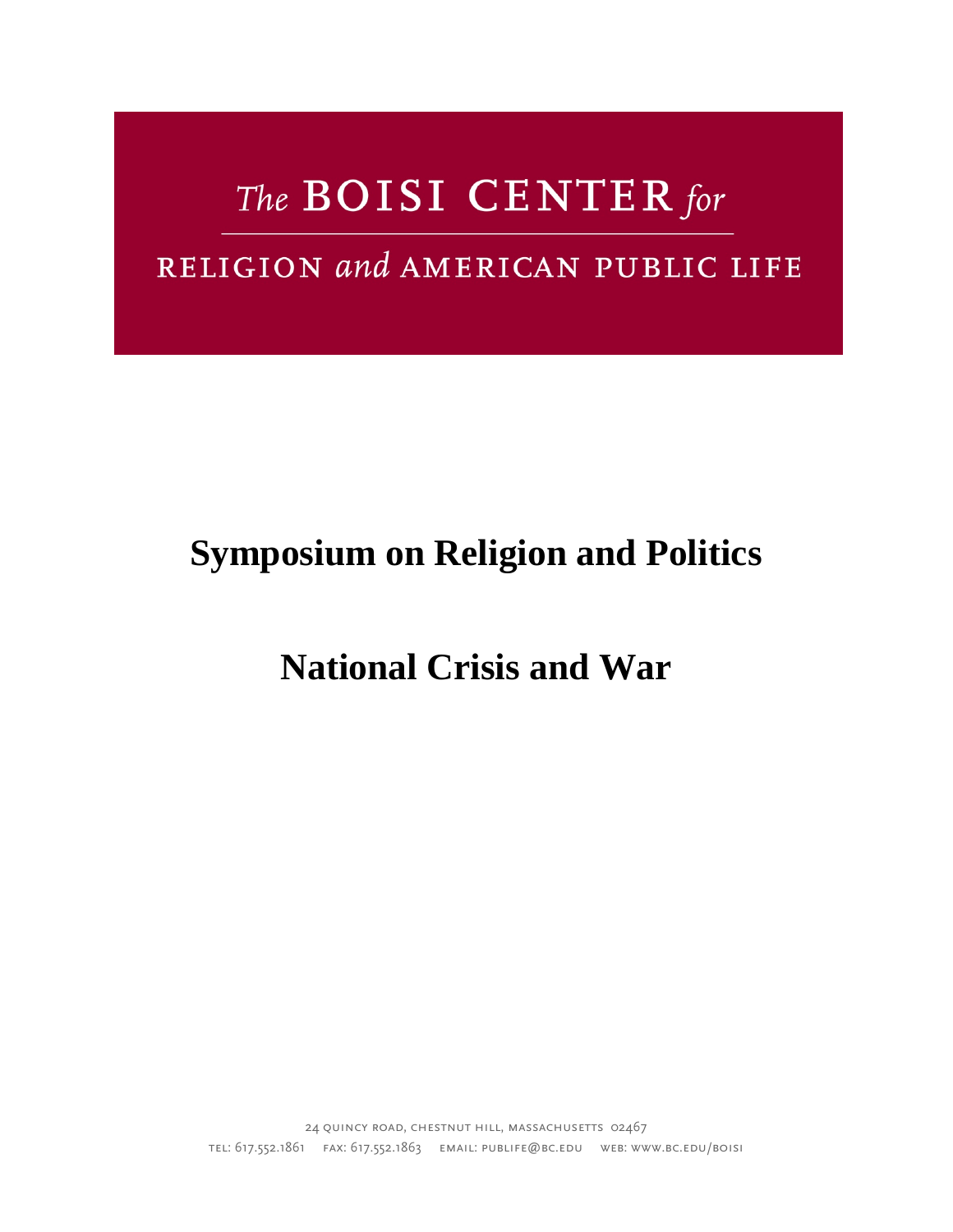

## BOSTON COLLEGE

BOISI CENTER FOR RELIGION AND AMERICAN PUBLIC LIFE

## Symposium on Religion and Politics

## National Crisis and War

## Table of Contents:

| Second Inaugural<br>Abraham Lincoln (1865)                                             |                |
|----------------------------------------------------------------------------------------|----------------|
| <b>Proclaiming an Unlimited National Emergency</b><br>Franklin Delano Roosevelt (1941) | $\overline{2}$ |
| War Message to Congress<br>Franklin Delano Roosevelt (1941)                            | 8              |
| <b>First Inaugural Address</b><br>Dwight David Eisenhower (1953)                       | 10             |
| <b>Evil Empire Speech</b><br>Ronald Reagan (1983)                                      | 15.            |
| State of the Union ("Axis of Evil" Speech)<br>George W. Bush (2002)                    | 23             |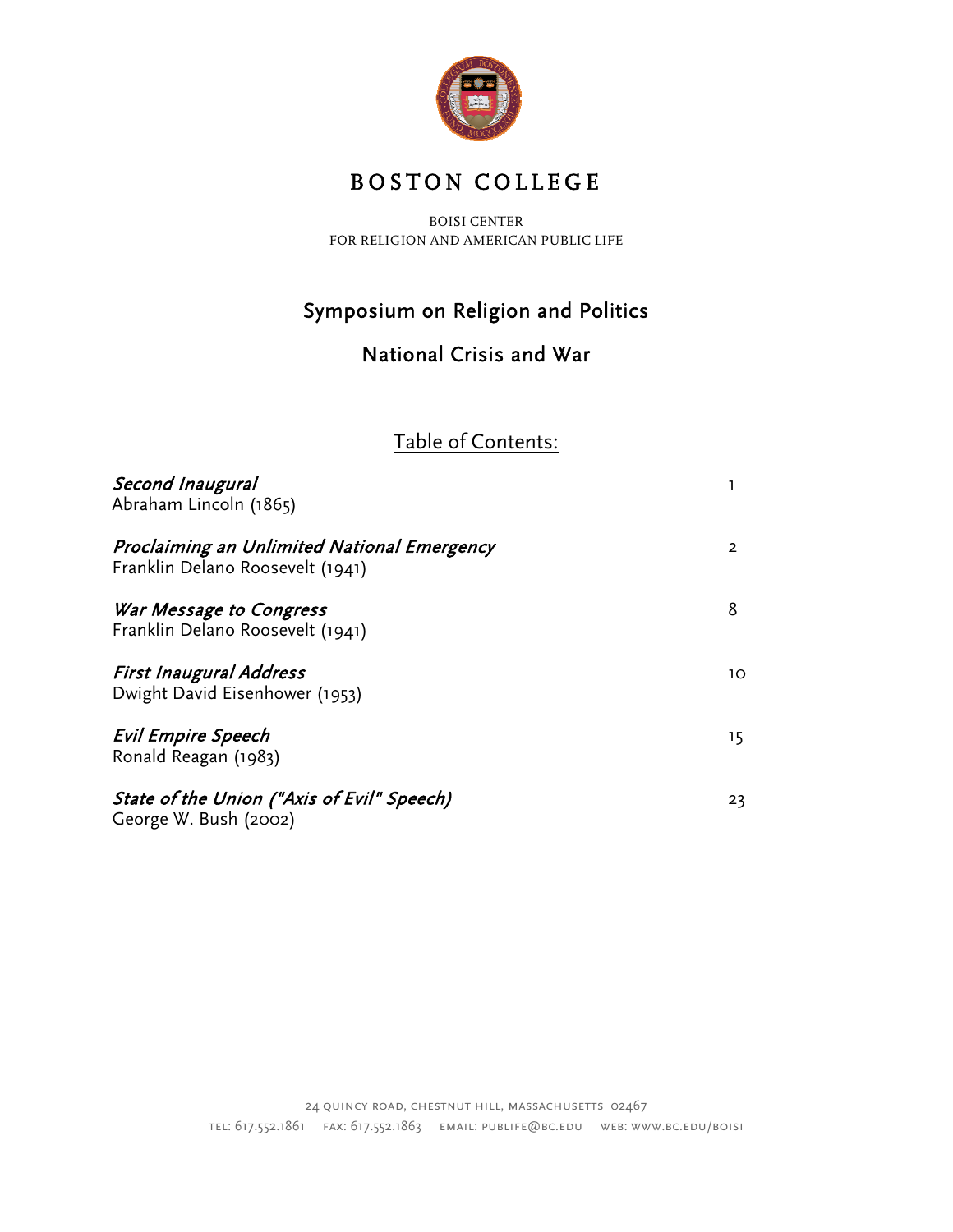#### **Second Inaugural Address**

#### **Abraham Lincoln March 4, 1865**

At this second appearing to take the oath of the presidential office, there is less occasion for an extended address than there was at the first. Then a statement, somewhat in detail, of a course to be pursued, seemed fitting and proper. Now, at the expiration of four years, during which public declarations have been constantly called forth on every point and phase of the great contest which still absorbs the attention, and engrosses the energies of the nation, little that is new could be presented. The progress of our arms, upon which all else chiefly depends, is as well known to the public as to myself; and it is, I trust, reasonably satisfactory and encouraging to all. With high hope for the future, no prediction in regard to it is ventured.

On the occasion corresponding to this four years ago, all thoughts were anxiously directed to an impending civil war. All dreaded it--all sought to avert it. While the inaugeral [sic] address was being delivered from this place, devoted altogether to *saving* the Union without war, insurgent agents were in the city seeking to *destroy* it without war--seeking to dissole [sic] the Union, and divide effects, by negotiation. Both parties deprecated war; but one of them would *make* war rather than let the nation survive; and the other would *accept* war rather than let it perish. And the war came.

One eighth of the whole population were colored slaves, not distributed generally over the Union, but localized in the Southern part of it. These slaves constituted a peculiar and powerful interest. All knew that this interest was, somehow, the cause of the war. To strengthen, perpetuate, and extend this interest was the object for which the insurgents would rend the Union, even by war; while the government claimed no right to do more than to restrict the territorial enlargement of it. Neither party expected for the war, the magnitude, or the duration, which it has already attained. Neither anticipated that the *cause* of the conflict might cease with, or even before, the conflict itself should cease. Each looked for an easier triumph, and a result less fundamental and astounding. Both read the same Bible, and pray to the same God; and each invokes His aid against the other. It may seem strange that any men should dare to ask a just God's assistance in wringing their bread from the sweat of other men's faces; but let us judge not that we be not judged. The prayers of both could not be answered; that of neither has been answered fully. The Almighty has his own purposes. "Woe unto the world because of offences! for it must needs be that offences come; but woe to that man by whom the offence cometh!" If we shall suppose that American Slavery is one of those offences which, in the providence of God, must needs come, but which, having continued through His appointed time, He now wills to remove, and that He gives to both North and South, this terrible war, as the woe due to those by whom the offence came, shall we discern therein any departure from those divine attributes which the believers in a Living God always ascribe to Him? Fondly do we hope--fervently do we pray--that this mighty scourge of war may speedily pass away. Yet, if God wills that it continue, until all the wealth piled by the bond-man's two hundred and fifty years of unrequited toil shall be sunk, and until every drop of blood drawn with the lash, shall be paid by another drawn with the sword, as was said three thousand years ago, so still it must be said "the judgments of the Lord, are true and righteous altogether"

With malice toward none; with charity for all; with firmness in the right, as God gives us to see the right, let us strive on to finish the work we are in; to bind up the nation's wounds; to care for him who shall have borne the battle, and for his widow, and his orphan--to do all which may achieve and cherish a just and lasting peace, among ourselves, and with all nations.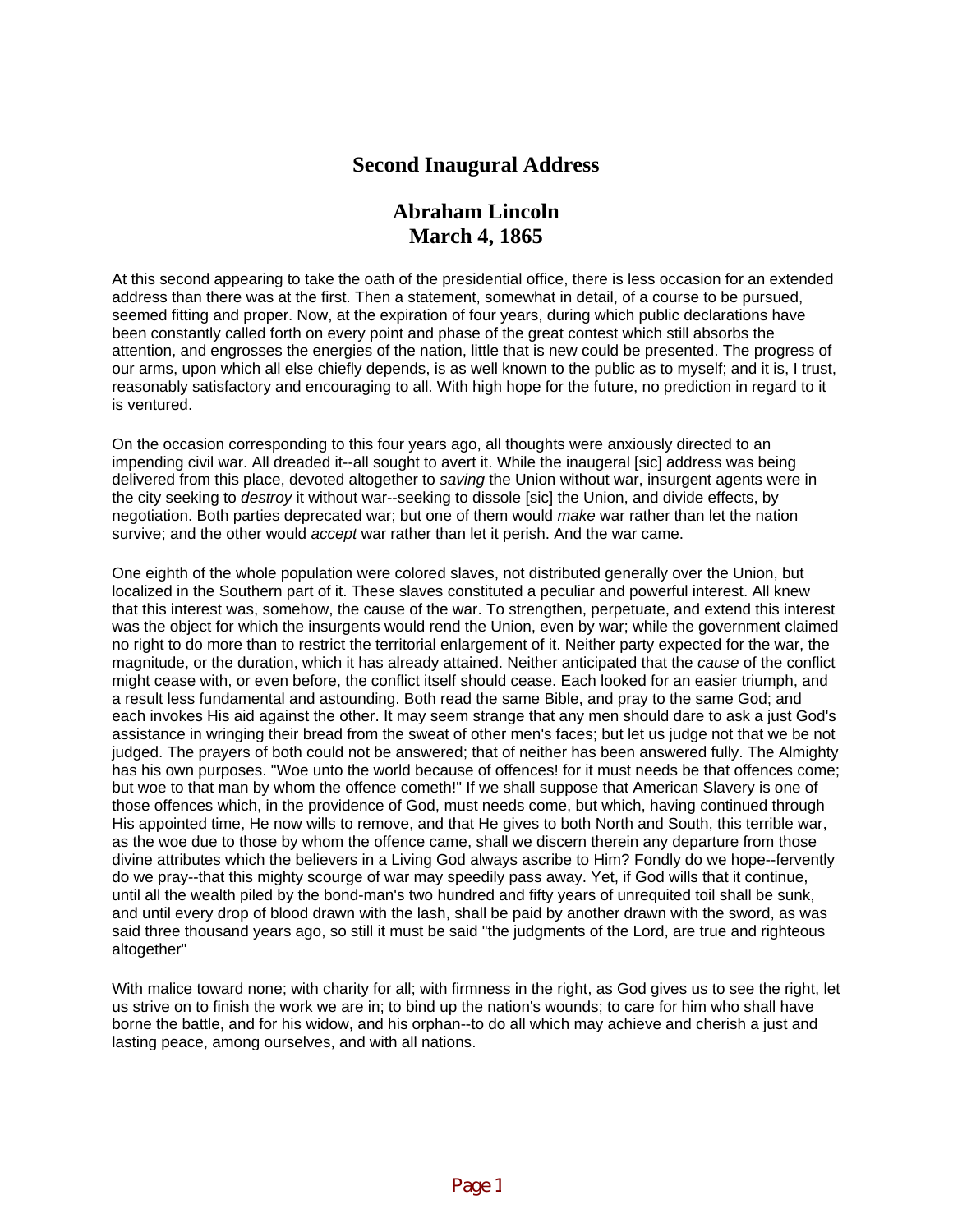### **Franklin Delano Roosevelt ADDRESS OF THE PRESIDENT DELIVERED BY RADIO FROM THE WHITE HOUSE Proclaiming an Unlimited National Emergency May 27, 1941**

#### MY FELLOW AMERICANS OF ALL THE AMERICAS; MY FRIENDS:

I am speaking tonight from the White House in the presence of the Governing Board of the Pan-American Union, the Canadian Minister, and their families. The members of this Board are the Ambassadors and Ministers of the American Republics in Washington. It is appropriate that I do this for now, as never before, the unity of the American Republics is of supreme importance to each and every one of us and to the cause of freedom throughout the world. Our future -- our future independence is bound up with the future independence of all of our sister Republics.

The pressing problems that confront us are military and naval problems. We cannot afford to approach them from the point of view of wishful thinkers or sentimentalists. What we face is cold, hard fact.

The first and fundamental fact is that what started as a European war has developed, as the Nazis always intended it should develop, into a world war for world domination.

Adolf Hitler never considered the domination of Europe as an end in itself. European conquest was but a step toward ultimate goals in all the other continents. It is unmistakably apparent to all of us that, unless the advance of Hitlerism is forcibly checked now, the Western Hemisphere will be within range of the Nazi weapons of destruction.

For our own defense we have accordingly undertaken certain (obviously) obvious necessary measures:

First, we have joined in concluding a series of agreements with all the other American Republics. This further solidified our hemisphere against the common danger. And then, a year ago, we launched, and are successfully carrying out, the largest armament production program we have ever undertaken.

We have added substantially to our splendid Navy, and we have mustered our manpower to build up a new Army which is already worthy of the highest traditions of our military service.

We instituted a policy of aid for the democracies -- the nations which have fought for the continuation of human liberties.

This policy had its origin in the first month or the war, when I urged upon the Congress repeal of the arms embargo provisions in the old Neutrality Law and in that Message of September, 1939, I said, "I should like to be able to offer the hope that the shadow over the world might swiftly pass.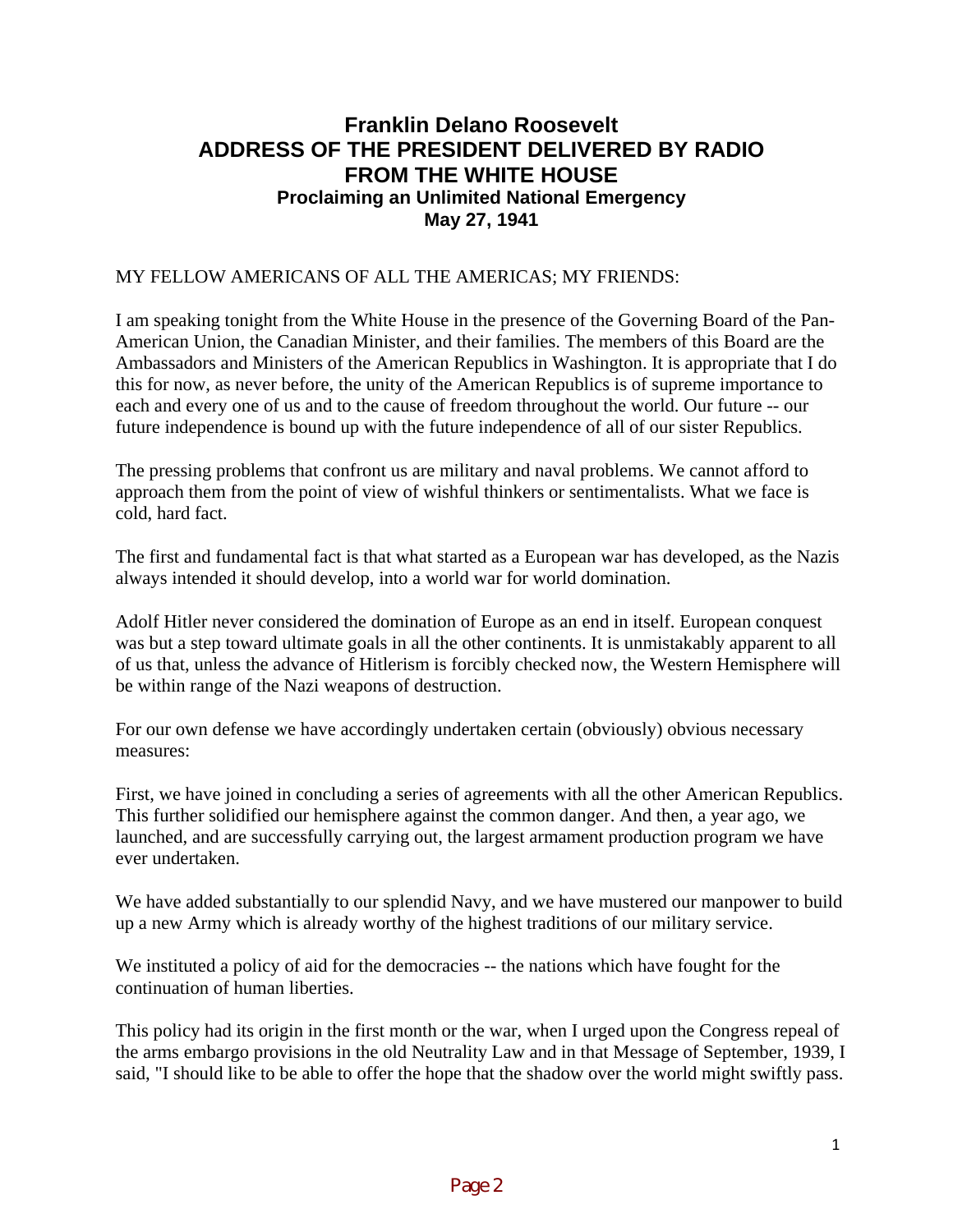I cannot. The facts compel my stating, with candor, that darker periods may lie ahead."

In the subsequent months, the shadows (deepened) did deepen and (lengthened) lengthen. And the night spread over Poland, Denmark, Norway, Holland, Belgium, Luxembourg and France.

In June, 1940, Britain stood alone, faced by the same machine of terror which had overwhelmed her allies. Our Government rushed arms to meet her desperate needs. In September, 1940, an agreement was completed with Great Britain for the trade of fifty destroyers for eight important off-shore bases.

And in March, 1941, this year, the Congress passed the Lend-Lease Bill and an appropriation of seven billion dollars to implement it. This law realistically provided for material aid "for the government of any country whose defense the President deems vital to the defense of the United States."

Our whole program of aid for the democracies has been based on hard-headed concern for our own security and for the kind Of safe and civilized world in which we wish to live. Every dollar of material that we send helps to keep the dictators away from our own hemisphere, and every day that they are held off gives Us time to build more guns and tanks and planes and ships.

We have made no pretense about our own self-interest in this aid. Great Britain understands it -and so does Nazi Germany.

And now -- after a year -- Britain still fights gallantly, on a "far-flung battle line." We have doubled and redoubled our vast production, increasing, month by month, our material supply of the tools of war for ourselves and for Britain and for China -- and eventually for all the democracies.

The supply of these tools will not fail -- it will increase. With greatly augmented strength, the United States and the other American Republics now chart their course in the situation today.

Your Government knows what terms Hitler, if victorious, would impose. They are, indeed, the only terms on which he would accept a so-called "negotiated" peace.

And, under those terms, Germany would literally parcel out the world -- hoisting the swastika itself over vast territories and populations, and setting up puppet governments of its own choosing, wholly subject to the will and the policy of a conqueror.

To the people of the Americas, a triumphant Hitler would say, as he said after the seizure of Austria, and as he said after Munich, and as he said after the seizure of Czechoslovakia: "I am now completely satisfied. This is the last territorial readjustment I will seek." And he would of course add: "All we want is peace and friendship, and profitable trade relations with you in the New World."

(And) Were any of us in the Americas so incredibly simple and forgetful as to accept those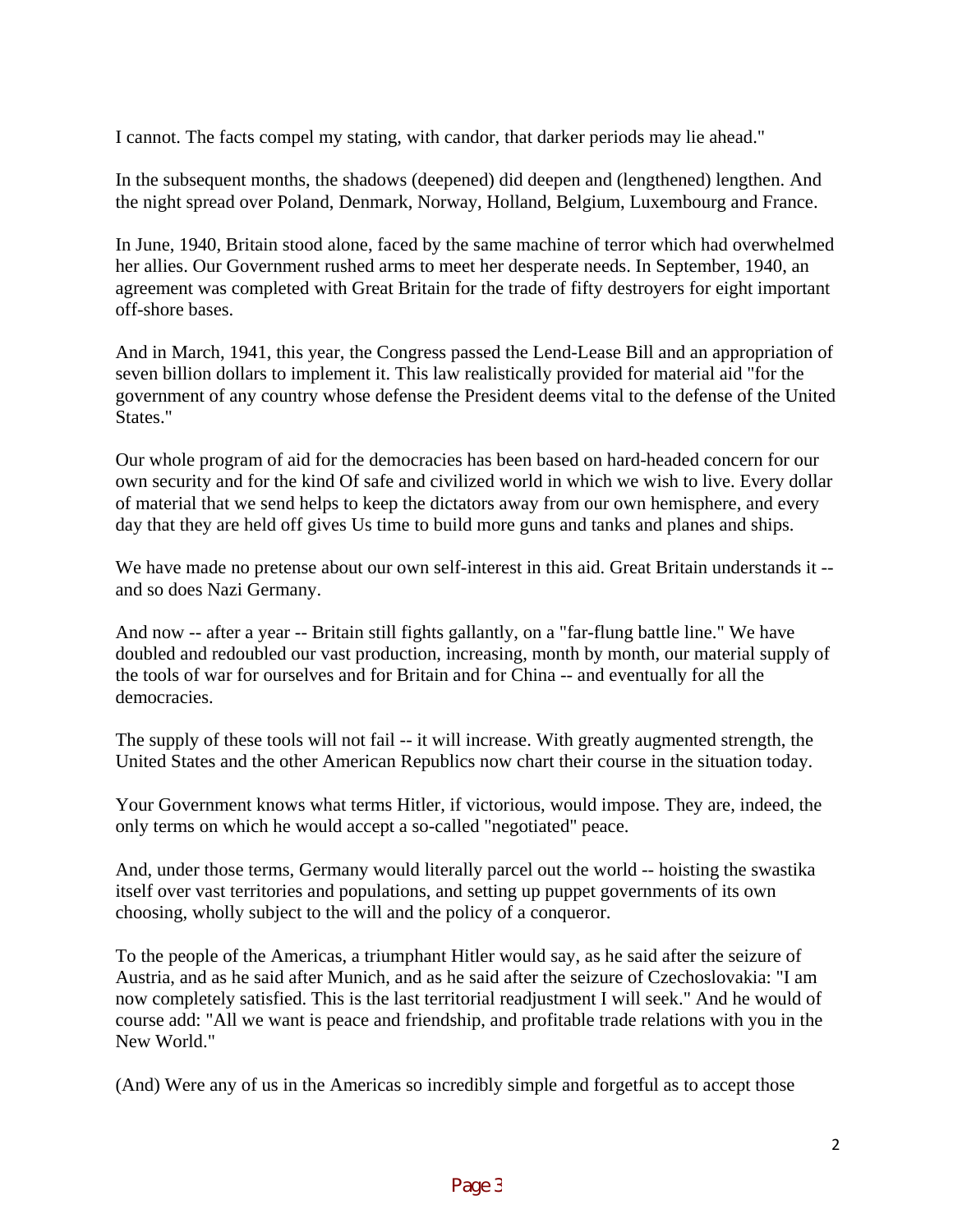honeyed words, what would then happen?

Those in the New World who were seeking profits would be urging that all that the dictatorships desired was "peace." They would oppose toil and taxes for more American armament. And meanwhile, the dictatorships would be forcing the enslaved peoples of their Old World conquests into a system they are even now organizing -- to build -- to build a naval and air force intended to gain and hold and be master of the Atlantic and the Pacific as well.

They would fasten an economic strangle-hold upon our several nations. Quislings would be found to subvert the governments in our Republics; and the Nazis would back their fifth columns with invasion, it necessary.

No, I am not speculating about all this. I merely repeat what is already in the Nazi book of world conquest. They plan to treat the Latin American nations as they are now treating the Balkans. They plan then to strangle the United States of America and the Dominion of Canada.

The American laborer would have to compete with slave labor in the rest of the world. Minimum wages, maximum hours? Nonsense: Wages and hours (would be) fixed by Hitler. The dignity and power and standard of living of the American worker and farmer would be gone. Trade unions would become historic(al) relics, and collective bargaining a joke.

Farm income? What happens to all farm surpluses without any foreign trade? The American farmer would get for his products exactly what Hitler wanted to give. (He would) The farmer would face obvious disaster and complete regimentation.

Tariff walls - Chinese walls of isolation - would be futile. Freedom to trade is essential to our economic life. We do not eat all the food we (can) produce; and we do not burn all the oil we can pump; we do not use all the goods we can manufacture. It would not be an American wall to keep Nazi goods out; it would be a Nazi wall to keep us in.

The whole fabric of working life as we know it -- business and manufacturing, mining and agriculture -- all would be mangled and crippled under such a system. Yet to maintain even that crippled independence would require permanent conscription of our manpower; it would curtail the funds we could spend on education, on housing, on public works, on flood control, on health and, instead, we should be permanently pouring our resources into armaments; and, year in and year out, standing day and night watch against the destruction of our cities.

Yes, even our right Of worship would be threatened. The Nazi world does not recognize any God except Hitler; for the Nazis are as ruthless as the Communists in the denial of God. What place has religion which preaches the dignity of the human being, of the majesty of the human soul, in a world where moral standards are measured by treachery and bribery and Fifth Columnists? Will our children, too, wander off, goose-stepping in search of new gods?

We do not accept, (and) we will not permit, this Nazi "shape of things to come." It will never be forced upon us, if we act in this present crisis with the wisdom and the courage which have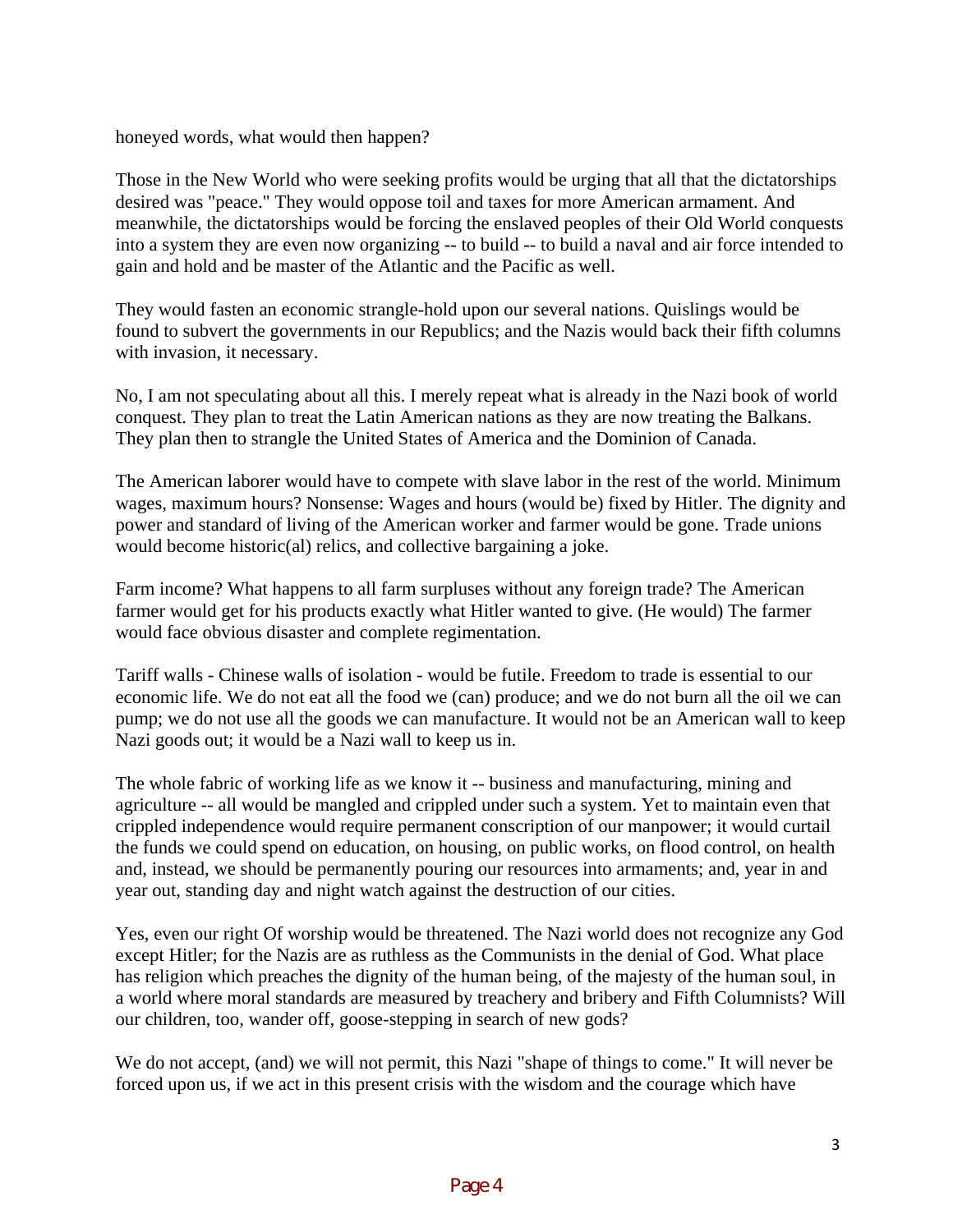distinguished our country in all the crises of the past.

Today, the Nazis have taken military possession of the greater part of Europe. In Africa they have occupied Tripoli and Libya, and they are threatening Egypt, the Suez Canal, and the Near East. But their plans do not stop there, for the Indian Ocean is the gateway to the (East) farther East . . . .

To the other American nations -- twenty Republics and the Dominion Of Canada -- I say this: the United States does not merely propose these purposes, but is actively engaged today in carrying them out.

And I say to them further: you may disregard those few citizens of the United States who contend that we are disunited and cannot act.

There are same timid ones among us who say that we must preserve peace at any price -- lest we lose our liberties forever. To them I say this: never in the history of the world has a nation lost its democracy by a successful struggle to defend its democracy. We must not be defeated by the fear of the very danger which we are preparing to resist. Our freedom has shown its ability to survive war, but (it) our freedom would never survive surrender. "The only thing we have to fear is fear itself."

There is, of course, a small group of sincere, patriotic men and women whose real passion for peace has shut their eyes to the ugly realities of international banditry and to the need to resist it at all costs. I am sure they are embarrassed by the sinister support they are receiving from the enemies of democracy in our midst -- the Bundists, (and) the Fascists, and Communists, and every group devoted to bigotry and racial and religious intolerance. It is no mere coincidence that all the arguments put forward by these enemies of democracy -- all their attempts to confuse and divide our people and to destroy public confidence in (our) Government -- all their defeatist forebodings that Britain and democracy are already beaten -- all their selfish promises that we can "do business" with Hitler -- all of these are but echoes or the words that have been poured out from the Axis bureaus of propaganda. Those same words have been used before in other countries -- to scare them, to divide them, to soften them up. Invariably, those same words have formed the advance guard of physical attack.

Your Government has the right to expect of all citizens that they take (loyal) part in the common work of our common defense -- take loyal part from this moment forward.

I have recently set up the machinery for civilian defense. It will rapidly organize, locality by locality. It will depend on the organized effort of men and women everywhere. All will have opportunities and responsibilities to fulfill.

Defense today means more than merely fighting. It means morale, civilian as well as military; it means using every available resource; it means enlarging every useful plant. It means the use of a greater American common sense in discarding rumor and distorted statement. It means recognizing, for what they are, racketeers and fifth columnists, (who are) the incendiary bombs in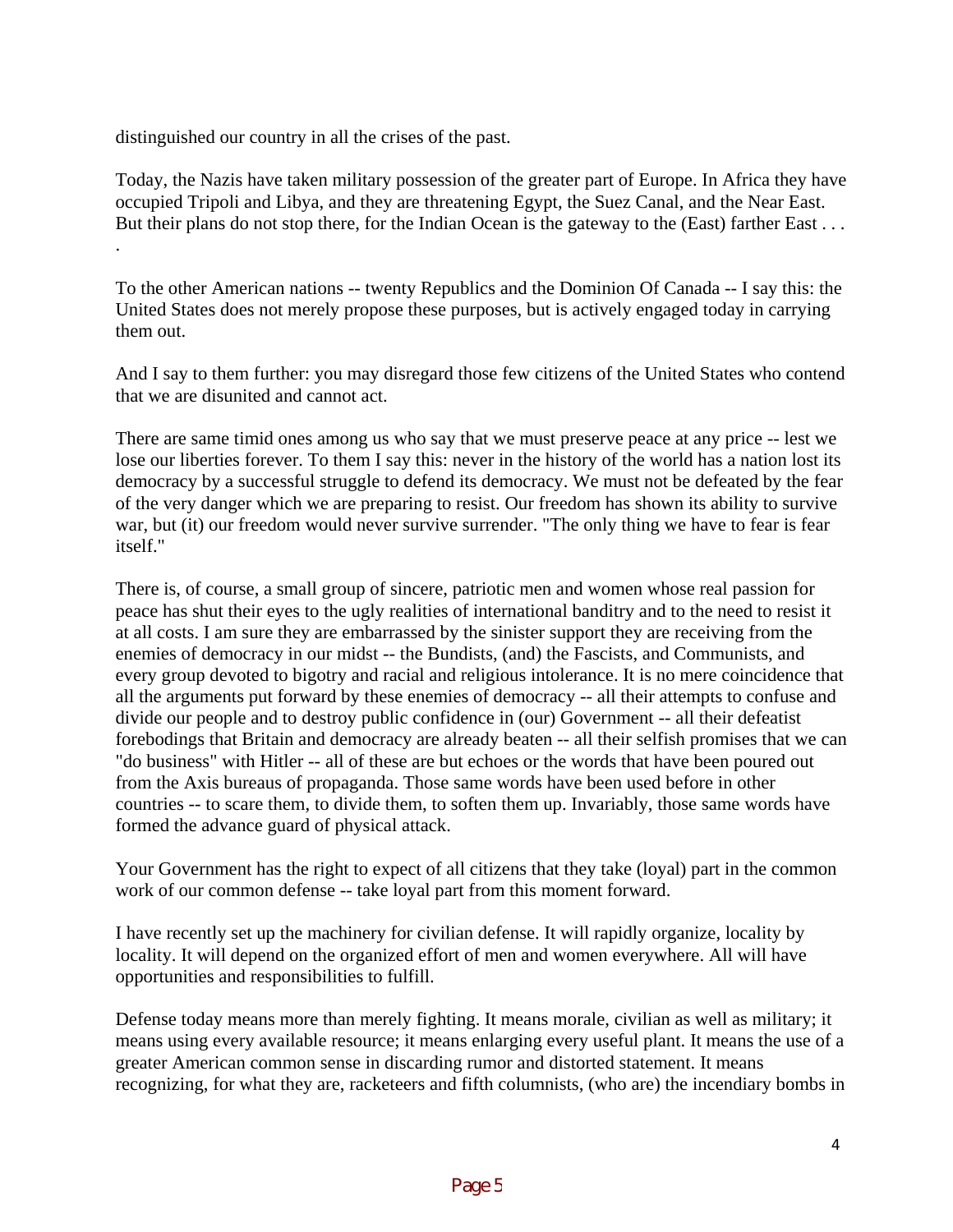this country of the moment.

All of us know that we have made very great social progress in recent years. We propose to maintain that progress and strengthen it. When the nation is threatened from without, however, as it is today, the actual production and transportation of the machinery of defense must not be interrupted by disputes between capital and capital, labor and labor or capital and labor. The future of all free enterprise -- of capital and labor alike -- is at stake.

This is no time for capital to make, or be allowed to retain, excess profits. Articles of defense must have undisputed right of way in every industrial plant in the country.

A nationwide machinery for conciliation and mediation of industrial disputes has been set up. That machinery must be used promptly -- and without stoppage of work. Collective bargaining will be retained, but the American people expect that impartial recommendations of our Government conciliation and mediation services will be followed both by capital and by labor.

The overwhelming majority of our citizens expect their Government to see that the tools of defense are built; and for the very purpose of preserving the democratic safeguards of both labor and management, this Government is determined to use all of its power to express the will of its people, and to prevent interference with the production of materials essential to our nation's security.

Today the whole world is divided, divided between human slavery and human freedom - between pagan brutality and the Christian ideal.

We choose human freedom -- which is the Christian ideal. No one of us can waver for a moment in his courage or his faith.

We will not accept a Hitler-dominated world. And we will not accept a world, like the post-war world of the 1920's, in which the seeds of Hitlerism can again be planted and allowed to grow. We will accept only a world consecrated to freedom of speech and expression -- freedom of every person to worship God in his own way --freedom from want -- and freedom from (terrorism) terror.

Is such a world impossible of attainment?

Magna Charta, the Declaration of Independence, the Constitution of the United States, the Emancipation Proclamation and every other milestone in human progress --all were ideals which seemed impossible of attainment -- and yet they were attained. As a military force, we were weak when we established our independence, but we successfully stood off tyrants, powerful in their day, tyrants who are now lost in the dust of history.

Odds meant nothing to us then. Shall we now, with all our potential strength, hesitate to take every single measure necessary to maintain our American liberties? Our people and our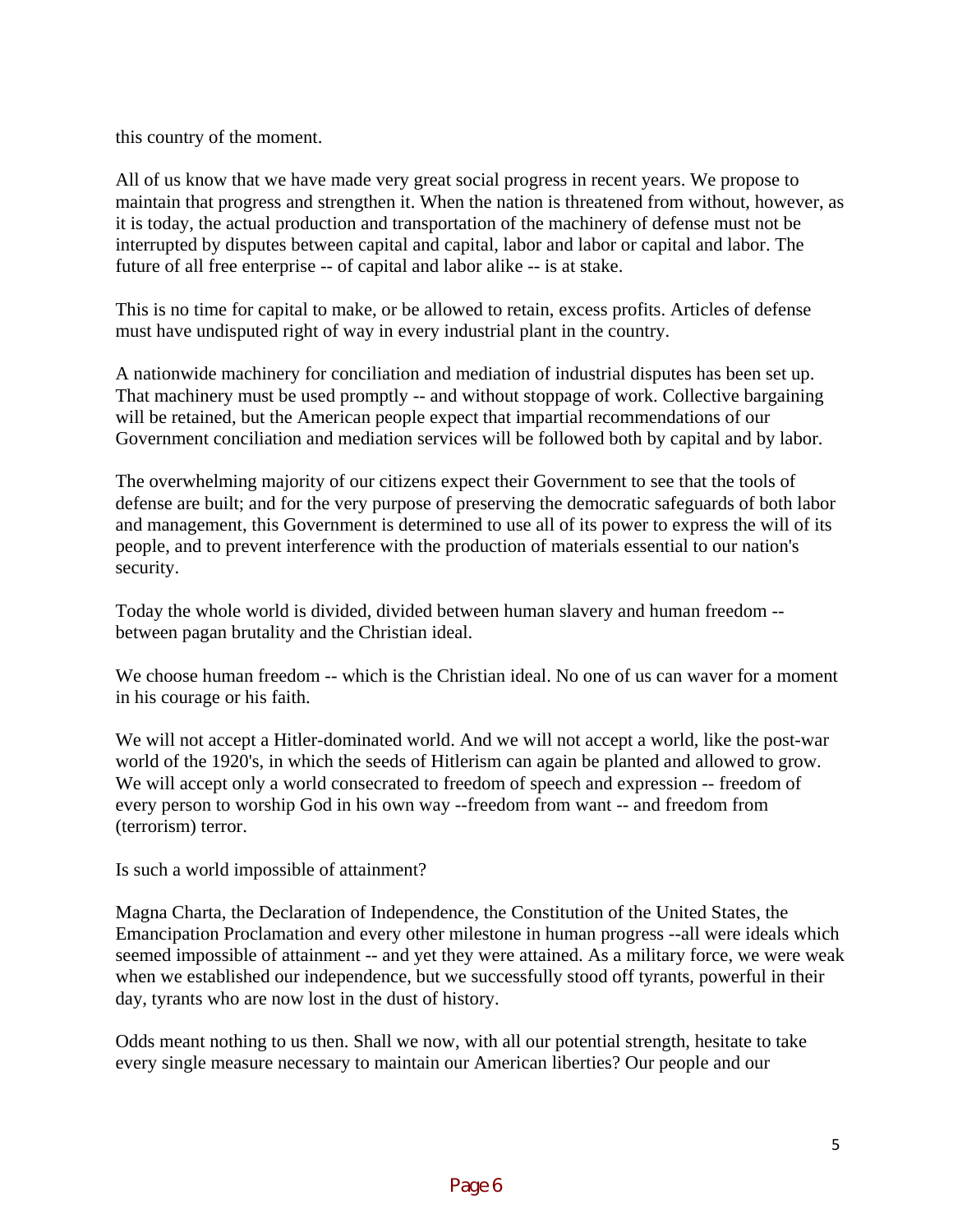Government will not hesitate to meet that challenge.

As the President of a united and determined people, I say solemnly:

We reassert the ancient American doctrine of freedom of the seas.

We reassert the solidarity of the twenty-one American Republics and the Dominion of Canada in the preservation of the independence of the hemisphere.

We have pledged material support to the other democracies of the world -- and we will fulfill that pledge.

We in the Americas will decide for ourselves whether, and when, and where, our American interests are attacked or our security threatened.

We are placing our armed forces in strategic military position.

We will not hesitate to use our armed forces to repel attack.

We reassert our abiding faith in the vitality of our constitutional republic as a perpetual home of freedom, of tolerance, and of devotion to the word of God.

Therefore, with profound consciousness of my responsibilities to my countrymen and to my country's cause, I have tonight issued a proclamation that an unlimited national emergency exists and requires the strengthening of our defense to the extreme limit of our national power and authority.

The nation will expect all individuals and all groups to play their full parts, without stint, and without selfishness, and without doubt that our democracy will triumphantly survive.

I repeat the words of the Signers of the Declaration of Independence -- that little band of patriots, fighting long ago against overwhelming odds, but certain, as (are we) we are now, of ultimate victory: "With a firm reliance on the protection of Divine Providence, we mutually pledge to each other our lives, our fortunes, and our sacred honor." (Warm applause)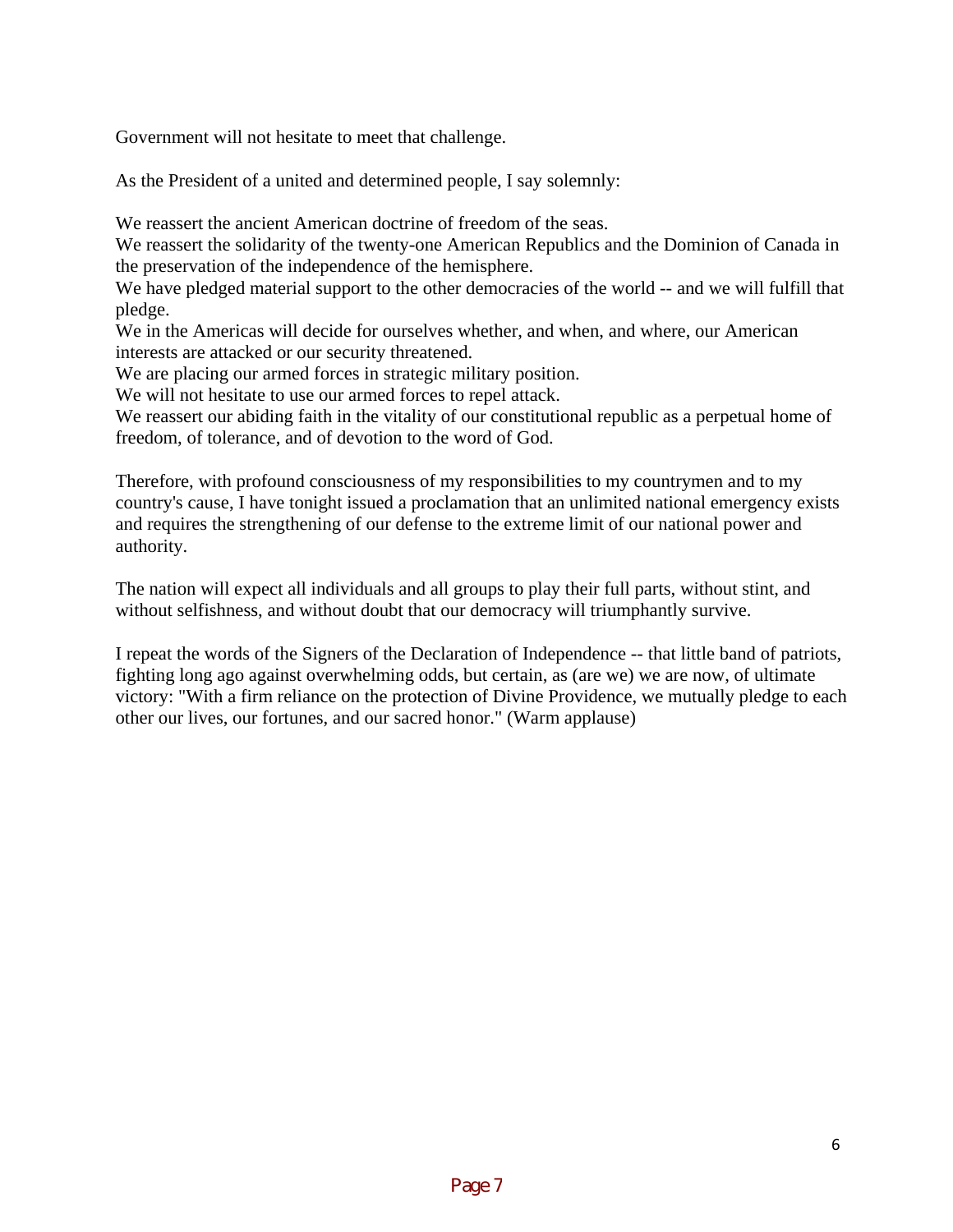# **Franklin Delano Roosevelt War Message to Congress 8 December 1941**

Mr. Vice President, Mr. Speaker, Members of the Senate, and of the House of Representatives:

Yesterday, December 7th, 1941 -- a date which will live in infamy -- the United States of America was suddenly and deliberately attacked by naval and air forces of the Empire of Japan.

The United States was at peace with that nation and, at the solicitation of Japan, was still in conversation with its government and its emperor looking toward the maintenance of peace in the Pacific.

Indeed, one hour after Japanese air squadrons had commenced bombing in the American island of Oahu, the Japanese ambassador to the United States and his colleague delivered to our Secretary of State a formal reply to a recent American message. And while this reply stated that it seemed useless to continue the existing diplomatic negotiations, it contained no threat or hint of war or of armed attack.

It will be recorded that the distance of Hawaii from Japan makes it obvious that the attack was deliberately planned many days or even weeks ago. During the intervening time, the Japanese government has deliberately sought to deceive the United States by false statements and expressions of hope for continued peace.

The attack yesterday on the Hawaiian islands has caused severe damage to American naval and military forces. I regret to tell you that very many American lives have been lost. In addition, American ships have been reported torpedoed on the high seas between San Francisco and Honolulu.

Yesterday, the Japanese government also launched an attack against Malaya.

Last night, Japanese forces attacked Hong Kong.

Last night, Japanese forces attacked Guam.

Last night, Japanese forces attacked the Philippine Islands.

Last night, the Japanese attacked Wake Island.

And this morning, the Japanese attacked Midway Island.

Japan has, therefore, undertaken a surprise offensive extending throughout the Pacific area. The facts of yesterday and today speak for themselves. The people of the United States have already formed their opinions and well understand the implications to the very life and safety of our nation.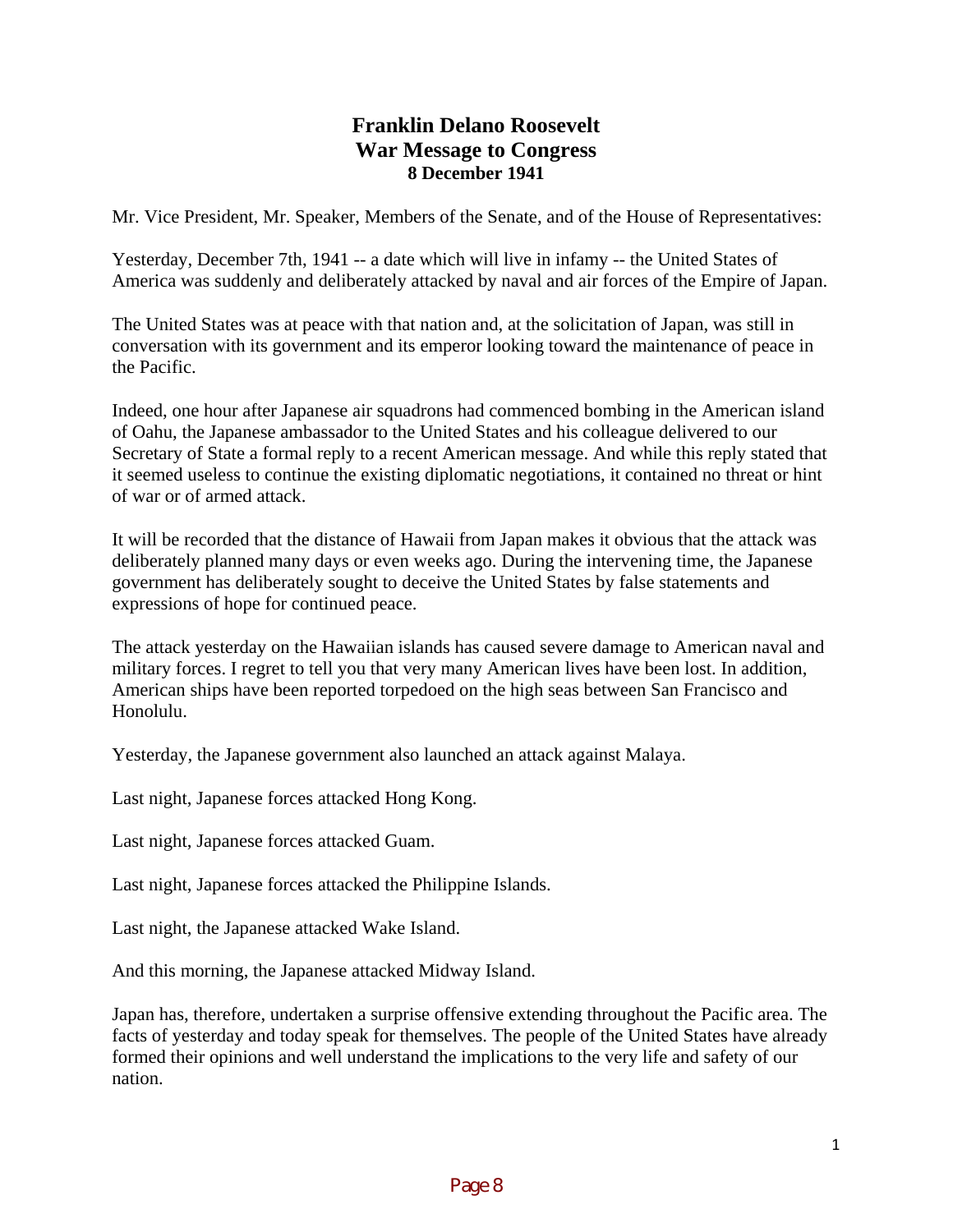As commander in chief of the Army and Navy, I have directed that all measures be taken for our defense. But always will our whole nation remember the character of the onslaught against us.

No matter how long it may take us to overcome this premeditated invasion, the American people in their righteous might will win through to absolute victory.

I believe that I interpret the will of the Congress and of the people when I assert that we will not only defend ourselves to the uttermost, but will make it very certain that this form of treachery shall never again endanger us.

Hostilities exist. There is no blinking at the fact that our people, our territory, and our interests are in grave danger.

With confidence in our armed forces, with the unbounding determination of our people, we will gain the inevitable triumph -- so help us God.

I ask that the Congress declare that since the unprovoked and dastardly attack by Japan on Sunday, December 7th, 1941, a state of war has existed between the United States and the Japanese empire.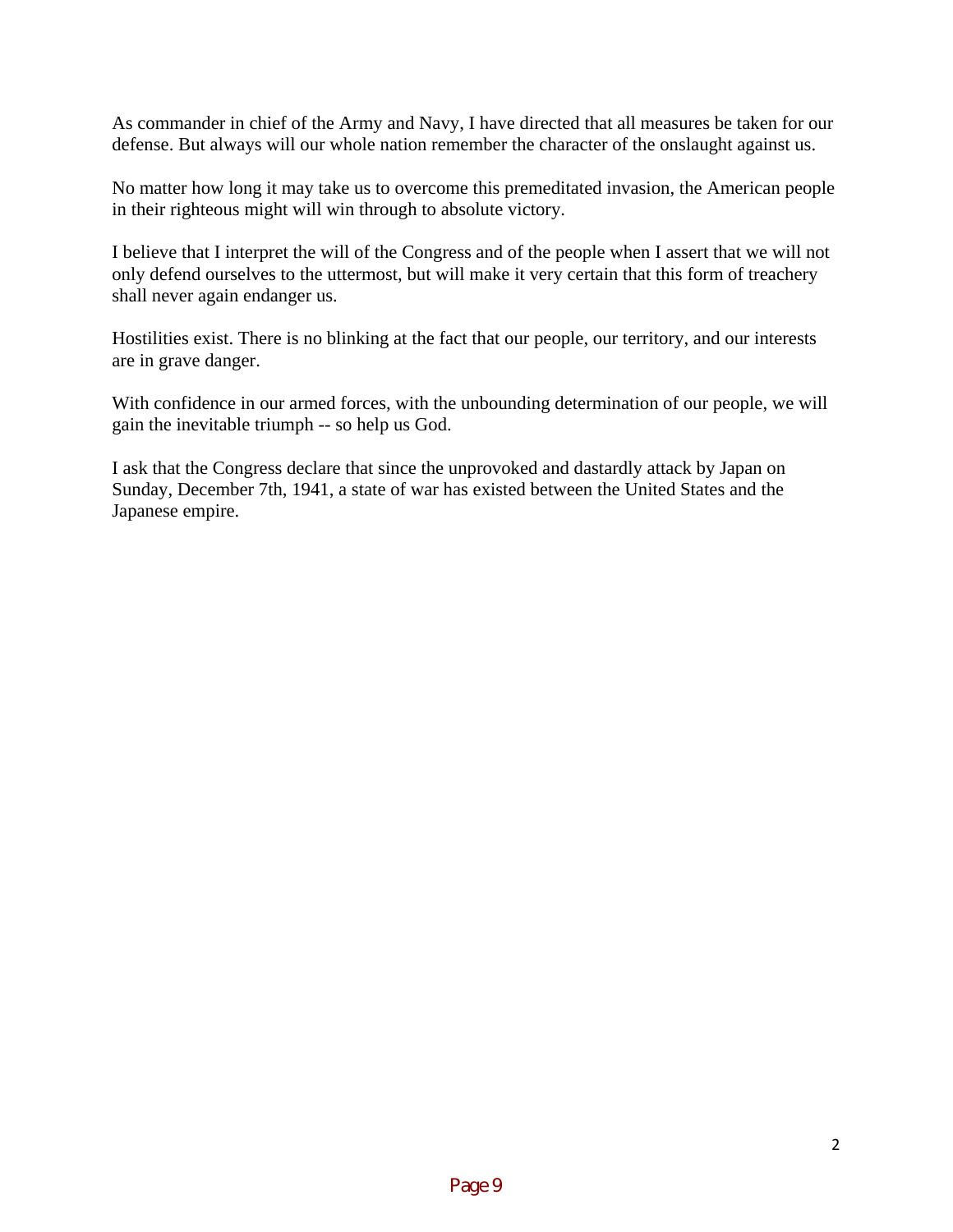## **First Inaugural Address**  Dwight David Eisenhower January 20, 1953

My friends, before I begin the expression of those thoughts that I deem appropriate to this moment, would you permit me the privilege of uttering a little private prayer of my own. And I ask that you bow your heads:

Almighty God, as we stand here at this moment my future associates in the Executive branch of Government join me in beseeching that Thou will make full and complete our dedication to the service of the people in this throng, and their fellow citizens everywhere.

Give us, we pray, the power to discern clearly right from wrong, and allow all our words and actions to be governed thereby, and by the laws of this land. Especially we pray that our concern shall be for all the people regardless of station, race or calling.

May cooperation be permitted and be the mutual aim of those who, under the concepts of our Constitution, hold to differing political faiths; so that all may work for the good of our beloved country and Thy glory. Amen.

My fellow citizens, the world and we have passed the midway point of a century of continuing challenge. We sense with all our faculties that forces of good and evil are massed and armed and opposed as rarely before in history.

This fact defines the meaning of this day. We are summoned by this honored and historic ceremony to witness more than the act of one citizen swearing his oath of service, in the presence of God. We are called as a people to give testimony in the sight of the world to our faith that the future shall belong to the free.

Since this century's beginning, a time of tempest has seemed to come upon the continents of the earth. Masses of Asia have awakened to strike off shackles of the past. Great nations of Europe have fought their bloodiest wars. Thrones have toppled and their vast empires have disappeared. New nations have been born.

For our own country, it has been a time of recurring trial. We have grown in power and in responsibility. We have passed through the anxieties of depression and of war to a summit unmatched in man's history. Seeking to secure peace in the world, we have had to fight through the forests of the Argonne to the shores of Iwo Jima, and to the cold mountains of Korea.

In the swift rush of great events, we find ourselves groping to know the full sense and meaning of these times in which we live. In our quest of understanding, we beseech God's guidance. We summon all our knowledge of the past and we scan all signs of the future. We bring all our wit and all our will to meet the question:

How far have we come in man's long pilgrimage from darkness toward the light? Are we nearing the light--a day of freedom and of peace for all mankind? Or are the shadows of another night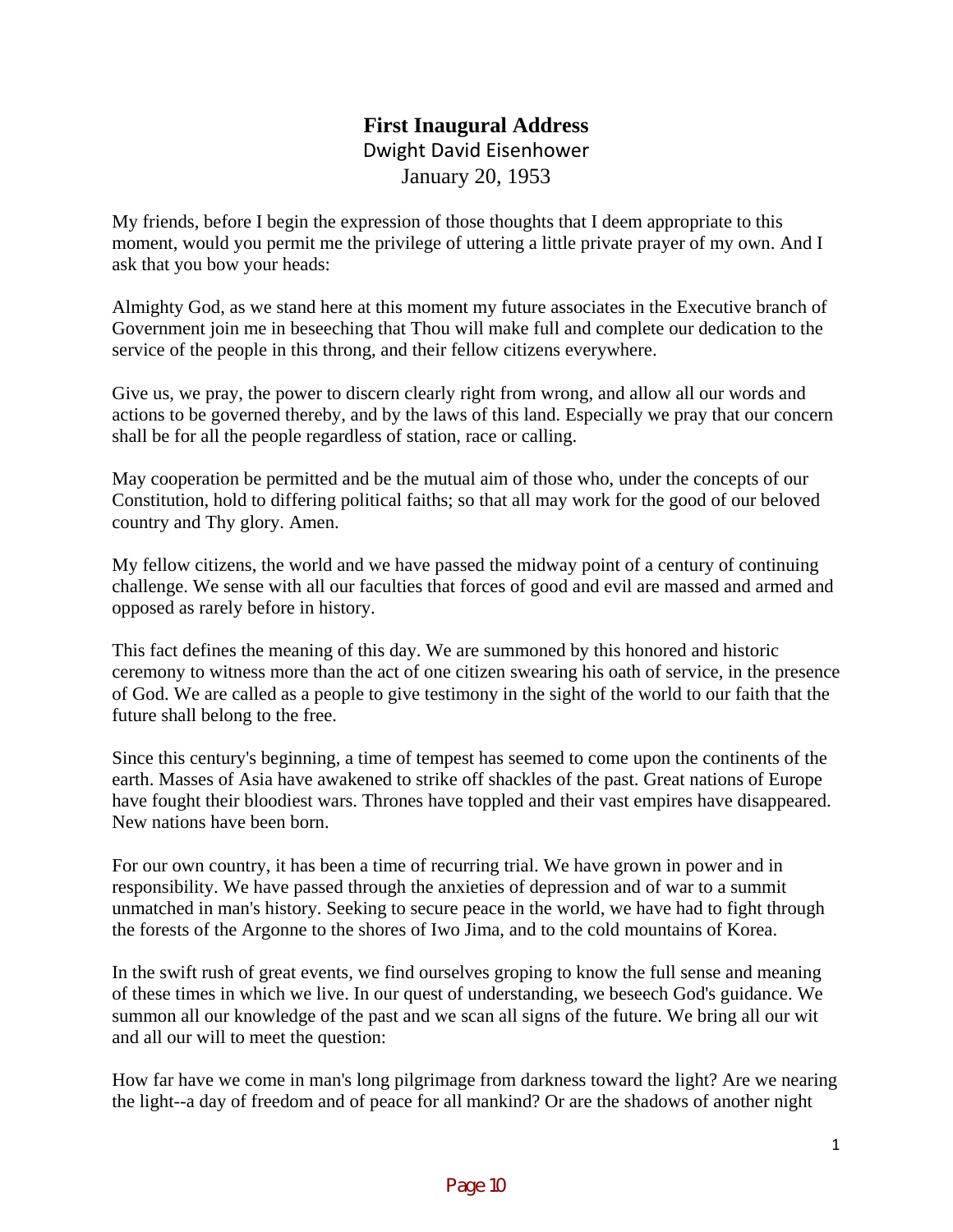closing in upon us?

Great as are the preoccupations absorbing us at home, concerned as we are with matters that deeply affect our livelihood today and our vision of the future, each of these domestic problems is dwarfed by, and often even created by, this question that involves all humankind.

This trial comes at a moment when man's power to achieve good or to inflict evil surpasses the brightest hopes and the sharpest fears of all ages. We can turn rivers in their courses, level mountains to the plains. Oceans and land and sky are avenues for our colossal commerce. Disease diminishes and life lengthens.

Yet the promise of this life is imperiled by the very genius that has made it possible. Nations amass wealth. Labor sweats to create--and turns out devices to level not only mountains but also cities. Science seems ready to confer upon us, as its final gift, the power to erase human life from this planet.

At such a time in history, we who are free must proclaim anew our faith. This faith is the abiding creed of our fathers. It is our faith in the deathless dignity of man, governed by eternal moral and natural laws.

This faith defines our full view of life. It establishes, beyond debate, those gifts of the Creator that are man's inalienable rights, and that make all men equal in His sight.

In the light of this equality, we know that the virtues most cherished by free people--love of truth, pride of work, devotion to country--all are treasures equally precious in the lives of the most humble and of the most exalted. The men who mine coal and fire furnaces, and balance ledgers, and turn lathes, and pick cotton, and heal the sick and plant corn--all serve as proudly and as profitably for America as the statesmen who draft treaties and the legislators who enact laws.

This faith rules our whole way of life. It decrees that we, the people, elect leaders not to rule but to serve. It asserts that we have the right to choice of our own work and to the reward of our own toil. It inspires the initiative that makes our productivity the wonder of the world. And it warns that any man who seeks to deny equality among all his brothers betrays the spirit of the free and invites the mockery of the tyrant.

It is because we, all of us, hold to these principles that the political changes accomplished this day do not imply turbulence, upheaval or disorder. Rather this change expresses a purpose of strengthening our dedication and devotion to the precepts of our founding documents, a conscious renewal of faith in our country and in the watchfulness of a Divine Providence.

The enemies of this faith know no god but force, no devotion but its use. They tutor men in treason. They feed upon the hunger of others. Whatever defies them, they torture, especially the truth.

Here, then, is joined no argument between slightly differing philosophies. This conflict strikes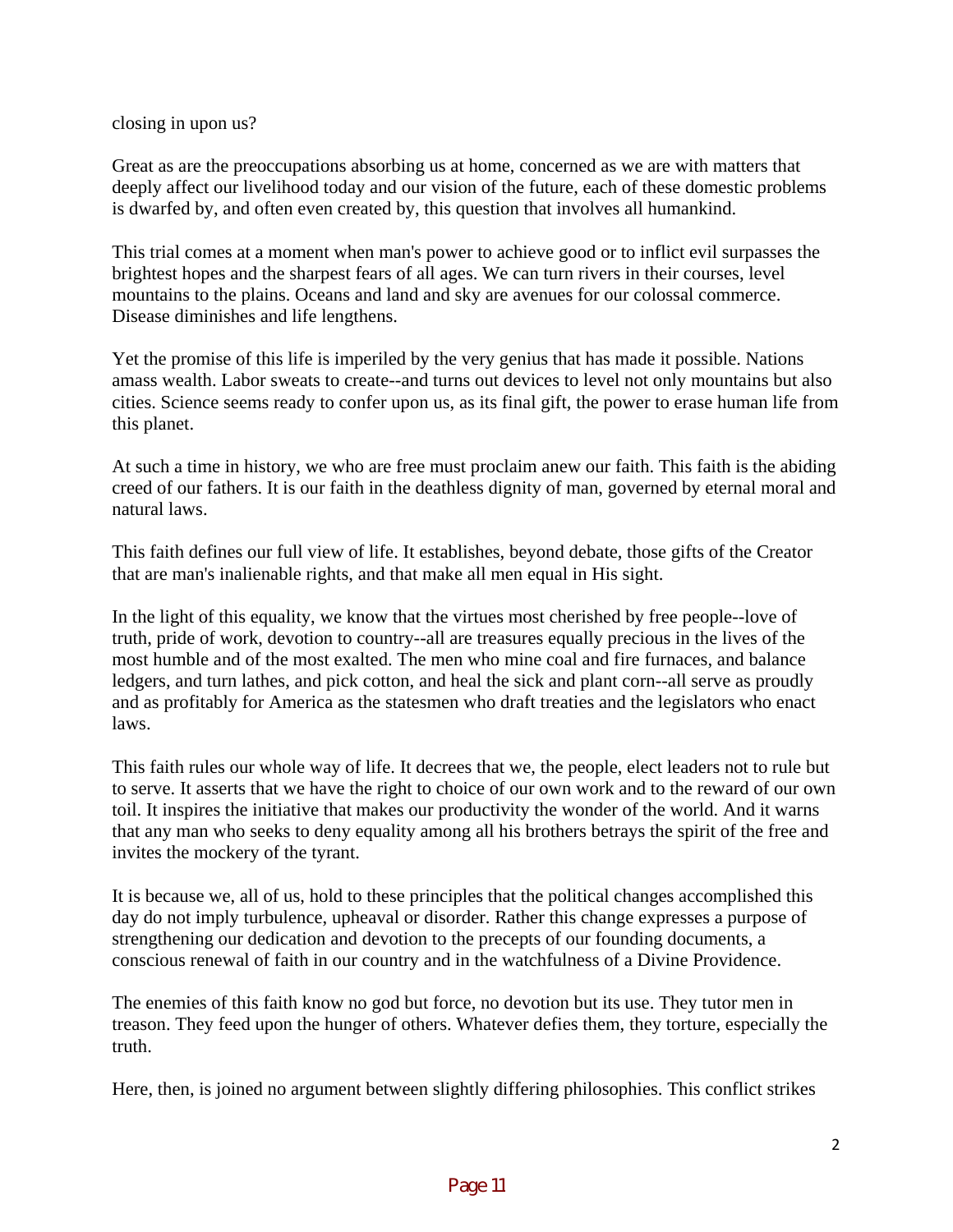directly at the faith of our fathers and the lives of our sons. No principle or treasure that we hold, from the spiritual knowledge of our free schools and churches to the creative magic of free labor and capital, nothing lies safely beyond the reach of this struggle.

Freedom is pitted against slavery; lightness against the dark.

The faith we hold belongs not to us alone but to the free of all the world. This common bond binds the grower of rice in Burma and the planter of wheat in Iowa, the shepherd in southern Italy and the mountaineer in the Andes. It confers a common dignity upon the French soldier who dies in Indo-China, the British soldier killed in Malaya, the American life given in Korea.

We know, beyond this, that we are linked to all free peoples not merely by a noble idea but by a simple need. No free people can for long cling to any privilege or enjoy any safety in economic solitude. For all our own material might, even we need markets in the world for the surpluses of our farms and our factories. Equally, we need for these same farms and factories vital materials and products of distant lands. This basic law of interdependence, so manifest in the commerce of peace, applies with thousand-fold intensity in the event of war.

So we are persuaded by necessity and by belief that the strength of all free peoples lies in unity; their danger, in discord.

To produce this unity, to meet the challenge of our time, destiny has laid upon our country the responsibility of the free world's leadership.

So it is proper that we assure our friends once again that, in the discharge of this responsibility, we Americans know and we observe the difference between world leadership and imperialism; between firmness and truculence; between a thoughtfully calculated goal and spasmodic reaction to the stimulus of emergencies.

We wish our friends the world over to know this above all: we face the threat--not with dread and confusion--but with confidence and conviction.

We feel this moral strength because we know that we are not helpless prisoners of history. We are free men. We shall remain free, never to be proven guilty of the one capital offense against freedom, a lack of stanch faith.

In pleading our just cause before the bar of history and in pressing our labor for world peace, we shall be guided by certain fixed principles. These principles are:

1. Abhorring war as a chosen way to balk the purposes of those who threaten us, we hold it to be the first task of statesmanship to develop the strength that will deter the forces of aggression and promote the conditions of peace. For, as it must be the supreme purpose of all free men, so it must be the dedication of their leaders, to save humanity from preying upon itself.

In the light of this principle, we stand ready to engage with any and all others in joint effort to remove the causes of mutual fear and distrust among nations, so as to make possible drastic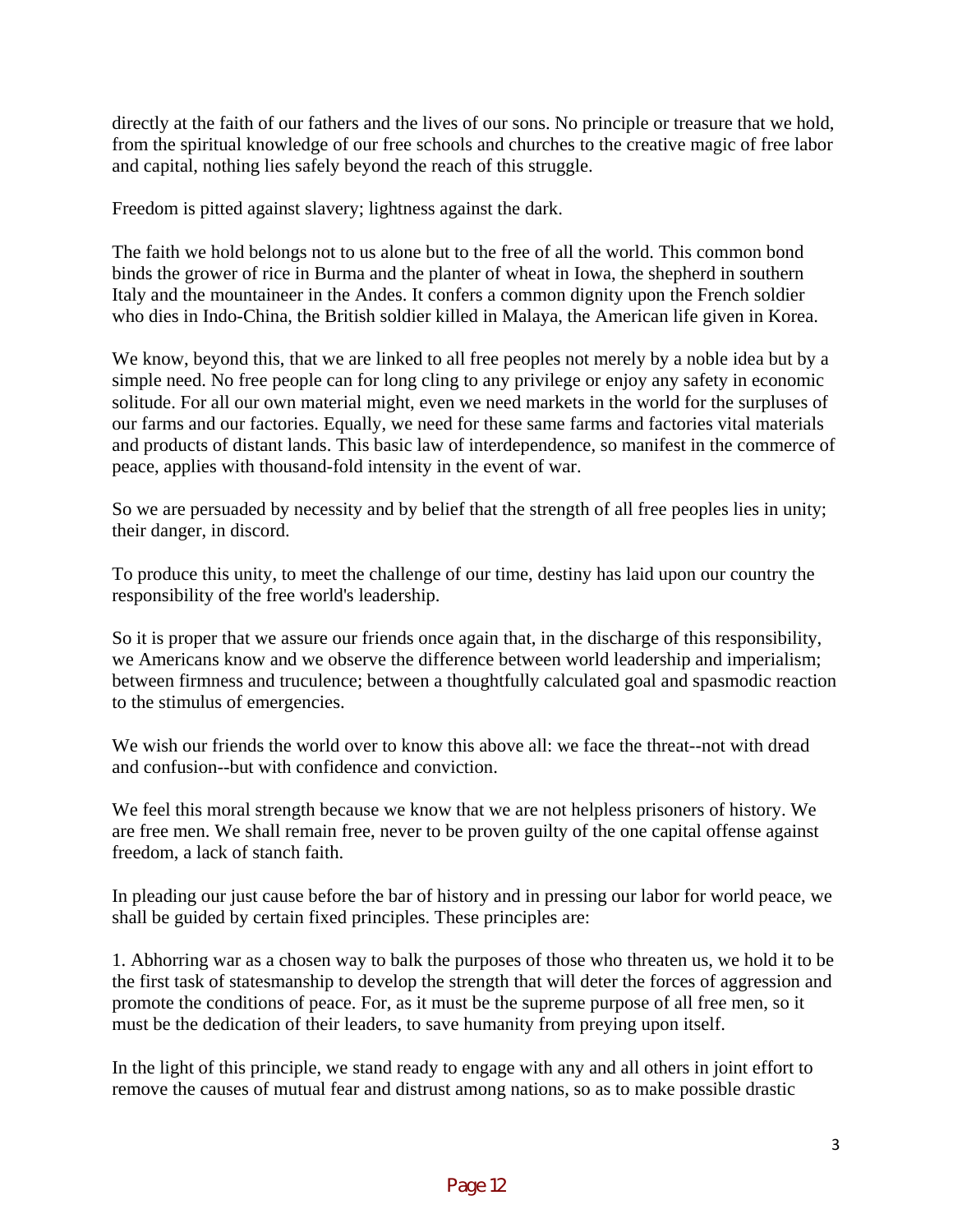reduction of armaments. The sole requisites for undertaking such effort are that--in their purpose- -they be aimed logically and honestly toward secure peace for all; and that--in their result--they provide methods by which every participating nation will prove good faith in carrying out its pledge.

2. Realizing that common sense and common decency alike dictate the futility of appeasement, we shall never try to placate an aggressor by the false and wicked bargain of trading honor for security. Americans, indeed, all free men, remember that in the final choice a soldier's pack is not so heavy a burden as a prisoner's chains.

3. Knowing that only a United States that is strong and immensely productive can help defend freedom in our world, we view our Nation's strength and security as a trust upon which rests the hope of free men everywhere. It is the firm duty of each of our free citizens and of every free citizen everywhere to place the cause of his country before the comfort, the convenience of himself.

4. Honoring the identity and the special heritage of each nation in the world, we shall never use our strength to try to impress upon another people our own cherished political and economic institutions.

5. Assessing realistically the needs and capacities of proven friends of freedom, we shall strive to help them to achieve their own security and well-being. Likewise, we shall count upon them to assume, within the limits of their resources, their full and just burdens in the common defense of freedom.

6. Recognizing economic health as an indispensable basis of military strength and the free world's peace, we shall strive to foster everywhere, and to practice ourselves, policies that encourage productivity and profitable trade. For the impoverishment of any single people in the world means danger to the well-being of all other peoples.

7. Appreciating that economic need, military security and political wisdom combine to suggest regional groupings of free peoples, we hope, within the framework of the United Nations, to help strengthen such special bonds the world over. The nature of these ties must vary with the different problems of different areas.

In the Western Hemisphere, we enthusiastically join with all our neighbors in the work of perfecting a community of fraternal trust and common purpose.

In Europe, we ask that enlightened and inspired leaders of the Western nations strive with renewed vigor to make the unity of their peoples a reality. Only as free Europe unitedly marshals its strength can it effectively safeguard, even with our help, its spiritual and cultural heritage.

8. Conceiving the defense of freedom, like freedom itself, to be one and indivisible, we hold all continents and peoples in equal regard and honor. We reject any insinuation that one race or another, one people or another, is in any sense inferior or expendable.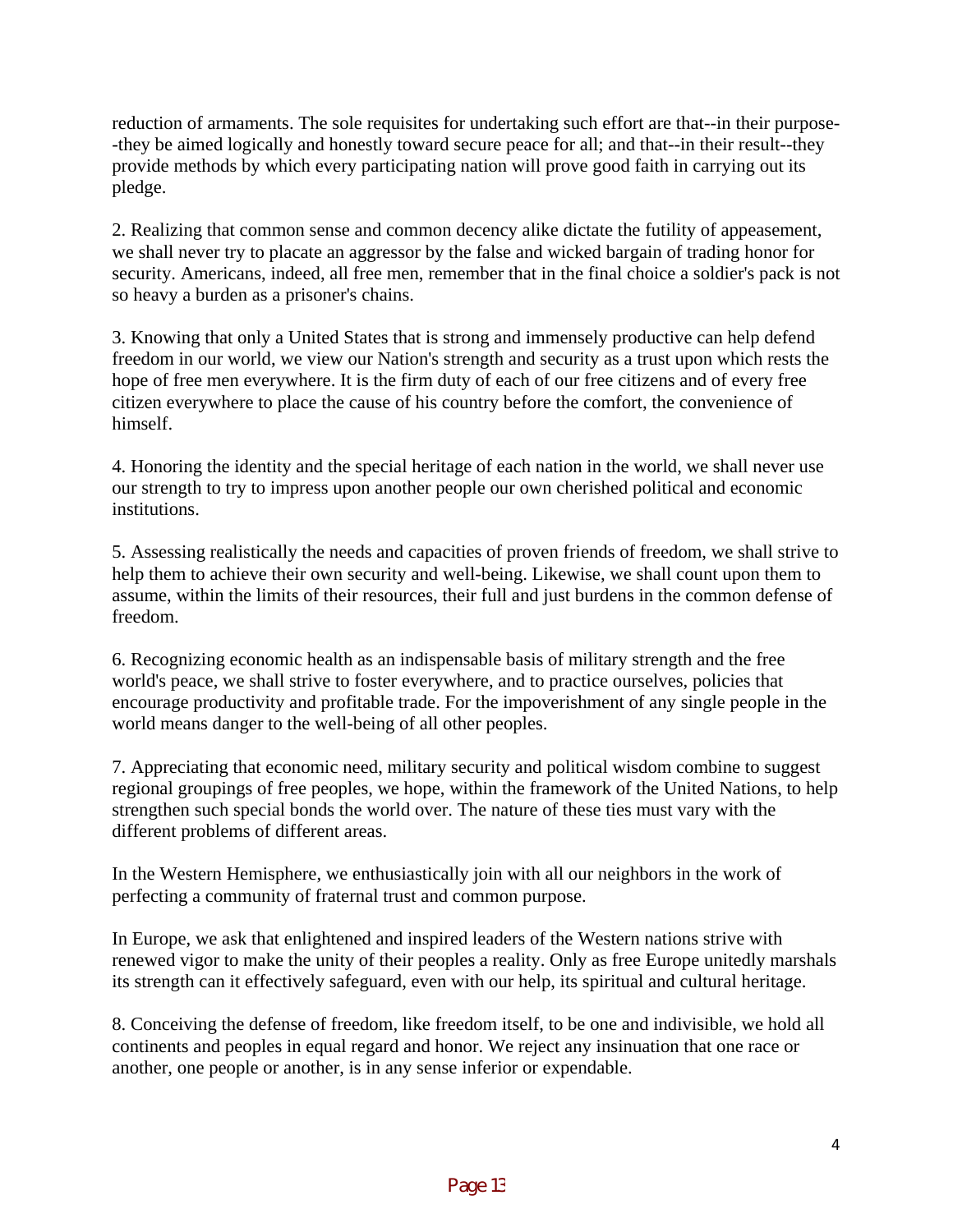9. Respecting the United Nations as the living sign of all people's hope for peace, we shall strive to make it not merely an eloquent symbol but an effective force. And in our quest for an honorable peace, we shall neither compromise, nor tire, nor ever cease.

By these rules of conduct, we hope to be known to all peoples.

By their observance, an earth of peace may become not a vision but a fact.

This hope--this supreme aspiration--must rule the way we live.

We must be ready to dare all for our country. For history does not long entrust the care of freedom to the weak or the timid. We must acquire proficiency in defense and display stamina in purpose.

We must be willing, individually and as a Nation, to accept whatever sacrifices may be required of us. A people that values its privileges above its principles soon loses both.

These basic precepts are not lofty abstractions, far removed from matters of daily living. They are laws of spiritual strength that generate and define our material strength. Patriotism means equipped forces and a prepared citizenry. Moral stamina means more energy and more productivity, on the farm and in the factory. Love of liberty means the guarding of every resource that makes freedom possible--from the sanctity of our families and the wealth of our soil to the genius of our scientists.

And so each citizen plays an indispensable role. The productivity of our heads, our hands and our hearts is the source of all the strength we can command, for both the enrichment of our lives and the winning of the peace.

No person, no home, no community can be beyond the reach of this call. We are summoned to act in wisdom and in conscience, to work with industry, to teach with persuasion, to preach with conviction, to weigh our every deed with care and with compassion. For this truth must be clear before us: whatever America hopes to bring to pass in the world must first come to pass in the heart of America.

The peace we seek, then, is nothing less than the practice and fulfillment of our whole faith among ourselves and in our dealings with others. This signifies more than the stilling of guns, casing the sorrow of war. More than escape from death, it is a way of life. More than a haven for the weary, it is a hope for the brave.

This is the hope that beckons us onward in this century of trial. This is the work that awaits us all, to be done with bravery, with charity, and with prayer to Almighty God.

My citizens--I thank you.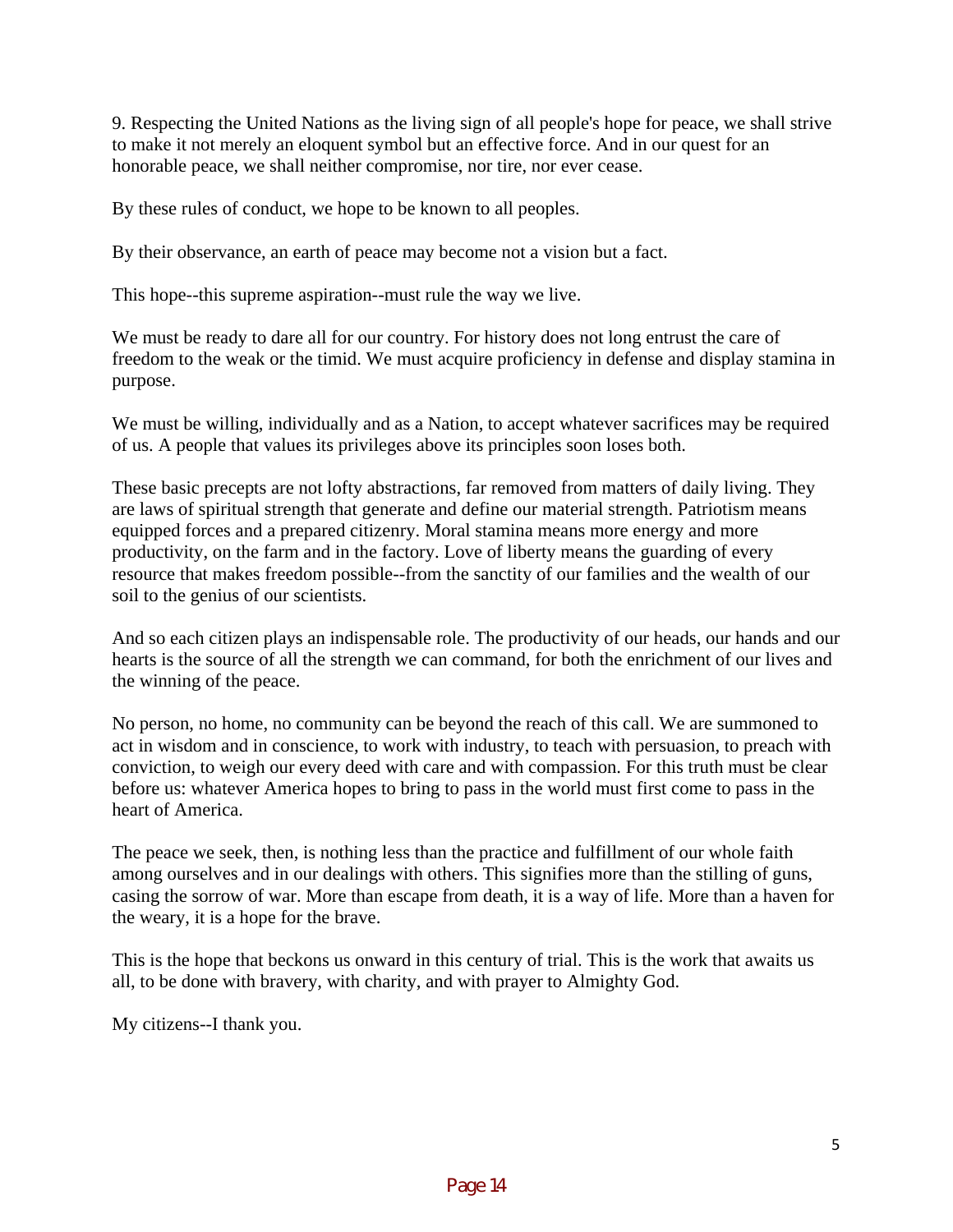## Evil Empire Speech by Ronald Reagan March 8, 1983

#### Historical Note

*On March 8, 1983, President Reagan delivered an address to a meeting of the National Association of Evangelicals in Orlando, Florida. It referred to communism as "the focus of evil in the modern world," and quickly became known as his "Evil Empire Speech." The speech was delivered at a time when Congress was debating a resolution in support of a "nuclear freeze," a doctrine supported by the Soviet Union that would have prevented the deployment of U.S. cruise and Pershing II Missiles in Europe. On March 7, President Reagan had met in the White House with a group of conservative leaders and pro-defense elected officials on the subject of the nuclear freeze. The President advised that his Administration was stalwart in opposition to the nuclear freeze, but meeting participants nonetheless urged him to use his presidential "bully pulpit" more often on the topic. Following the meeting, according to a contemporaneous report by the President's National Security Advisor Judge William Clark, the President added paragraphs to a speech he was scheduled to deliver the next day to the National Association of Evangelicals. Those additional paragraphs turned it from a routine, if worthy, speech to one that electrified dissidents behind the Iron Curtain and appalled Reagan's domestic opposition, including much of the press. The speech was destined to go down in history as one of Reagan's most influential addresses.*

Reverend clergy all, Senator Hawkins, distinguished members of the Florida congressional delegation, and all of you:

I can't tell you how you have warmed my heart with your welcome. I'm delighted to be here today.

Those of you in the National Association of Evangelicals are known for your spiritual and humanitarian work. And I would be especially remiss if I didn't discharge right now one personal debt of gratitude. Thank you for your prayers. Nancy and I have felt their presence many times in many ways. And believe me, for us they've made all the difference.

The other day in the East Room of the White House at a meeting there, someone asked me whether I was aware of all the people out there who were praying for the President. And I had to say, "Yes, I am. I've felt it. I believe in intercessionary prayer."

But I couldn't help but say to that questioner after he'd asked the question that -- or at least say to them that if sometimes when he was praying he got a busy signal, it was just me in there ahead of him.

#### [Laughter]

I think I understand how Abraham Lincoln felt when he said, "I have been driven many times to my knees by the overwhelming conviction that I had nowhere else to go."

From the joy and the good feeling of this conference, I go to a political reception.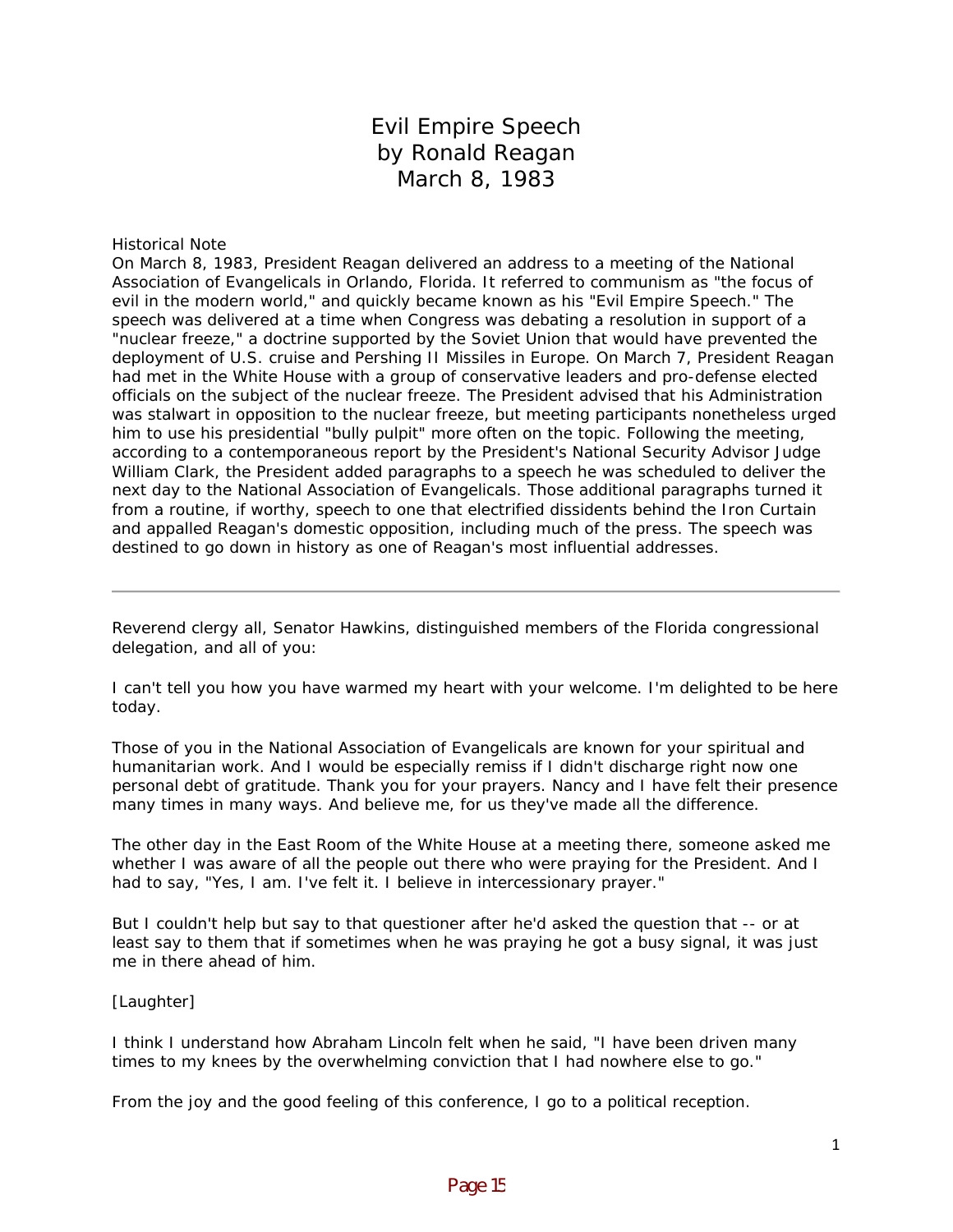#### [Laughter]

Now, I don't know why, but that bit of scheduling reminds me of a story -- [laughter] - which I'll share with you.

An evangelical minister and a politician arrived at Heaven's gate one day together. And St. Peter, after doing all the necessary formalities, took them in hand to show them where their quarters would be. And he took them to a small, single room with a bed, a chair, and a table and said this was for the clergyman. And the politician was a little worried about what might be in store for him. And he couldn't believe it then when St. Peter stopped in front of a beautiful mansion with lovely grounds, many servants, and told him that these would be his quarters.

And he couldn't help but ask, he said, "But wait, how -- there's something wrong -- how do I get this mansion while that good and holy man only gets a single room?" And St. Peter said, "You have to understand how things are up here. We've got thousands and thousands of clergy. You're the first politician who ever made it."

#### [Laughter]

But I don't want to contribute to a stereotype.

#### [Laughter]

So, I tell you there are a great many God-fearing, dedicated, noble men and women in public life, present company included. And yes, we need your help to keep us ever mindful of the ideas and the principles that brought us into the public arena in the first place. The basis of those ideals and principles is a commitment to freedom and personal liberty that, itself, is grounded in the much deeper realization that freedom prospers only where the blessings of God are avidly sought and humbly accepted.

The American experiment in democracy rests on this insight. Its discovery was the great triumph of our Founding Fathers, voiced by William Penn when he said, "If we will not be governed by God, we must be governed by tyrants."

Explaining the inalienable rights of men, Jefferson said, "The God who gave us life, gave us liberty at the same time."

And it was George Washington who said that "of all the dispositions and habits which lead to political prosperity, religion and morality are indispensable supports."

And finally, that shrewdest of all observers of American democracy, Alexis de Tocqueville, put it eloquently after he had gone on a search for the secret of America's greatness and genius -- and he said, "Not until I went into the churches of America and heard her pulpits aflame with righteousness did I understand the greatness and the genius of America. America is good. And if America ever ceases to be good, America will cease to be great."

Well, I'm pleased to be here today with you who are keeping America great by keeping her good. Only through your work and prayers and those of millions of others can we hope to survive this perilous century and keep alive this experiment in liberty -- this last, best hope of man.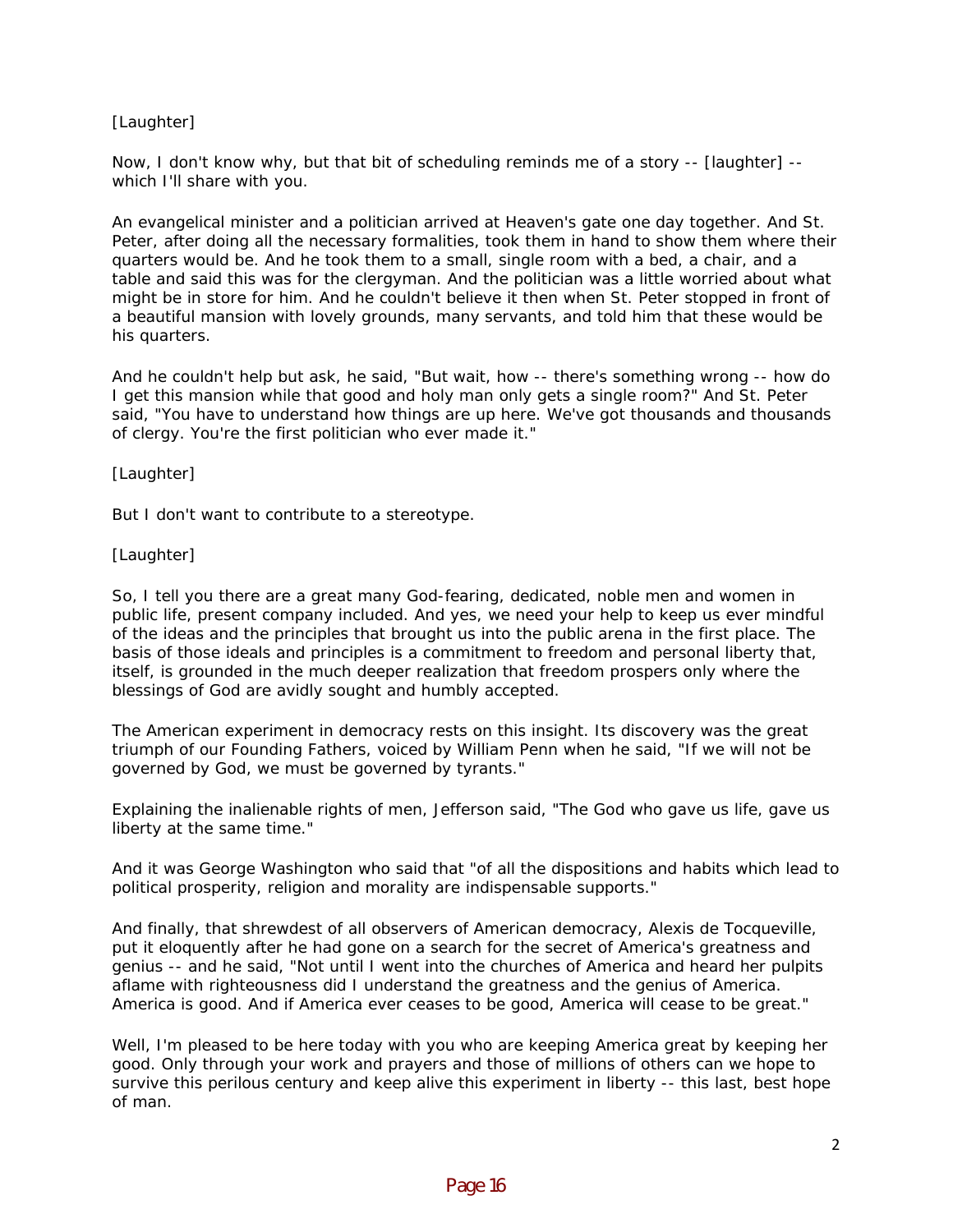I want you to know that this administration is motivated by a political philosophy that sees the greatness of America in you, her people, and in your families, churches, neighborhoods, communities -- the institutions that foster and nourish values like concern for others and respect for the rule of law under God.

Now, I don't have to tell you that this puts us in opposition to, or at least out of step with, a prevailing attitude of many who have turned to a modern-day secularism, discarding the tried and time-tested values upon which our very civilization is based. No matter how well intentioned, their value system is radically different from that of most Americans. And while they proclaim that they're freeing us from superstitions of the past, they've taken upon themselves the job of superintending us by government rule and regulation. Sometimes their voices are louder than ours, but they are not yet a majority.

An example of that vocal superiority is evident in a controversy now going on in Washington. And since I'm involved, I've been waiting to hear from the parents of young America. How far are they willing to go in giving to government their prerogatives as parents?

Let me state the case as briefly and simply as I can. An organization of citizens, sincerely motivated and deeply concerned about the increase in illegitimate births and abortions involving girls well below the age of consent, sometime ago established a nationwide network of clinics to offer help to these girls and, hopefully, alleviate this situation. Now, again, let me say, I do not fault their intent. However, in their well-intentioned effort, these clinics have decided to provide advice and birth control drugs and devices to underage girls without the knowledge of their parents.

For some years now, the federal government has helped with funds to subsidize these clinics. In providing for this, the Congress decreed that every effort would be made to maximize parental participation. Nevertheless, the drugs and devices are prescribed without getting parental consent or giving notification after they've done so. Girls termed "sexually active" -- and that has replaced the word "promiscuous" -- are given this help in order to prevent illegitimate birth or abortion.

Well, we have ordered clinics receiving federal funds to notify the parents such help has been given. One of the nation's leading newspapers has created the term "squeal rule" in editorializing against us for doing this, and we're being criticized for violating the privacy of young people. A judge has recently granted an injunction against an enforcement of our rule. I've watched TV panel shows discuss this issue, seen columnists pontificating on our error, but no one seems to mention morality as playing a part in the subject of sex.

Is all of Judeo-Christian tradition wrong? Are we to believe that something so sacred can be looked upon as a purely physical thing with no potential for emotional and psychological harm? And isn't it the parents' right to give counsel and advice to keep their children from making mistakes that may affect their entire lives?

Many of us in government would like to know what parents think about this intrusion in their family by government. We're going to fight in the courts. The right of parents and the rights of family take precedence over those of Washington-based bureaucrats and social engineers.

But the fight against parental notification is really only one example of many attempts to water down traditional values and even abrogate the original terms of American democracy.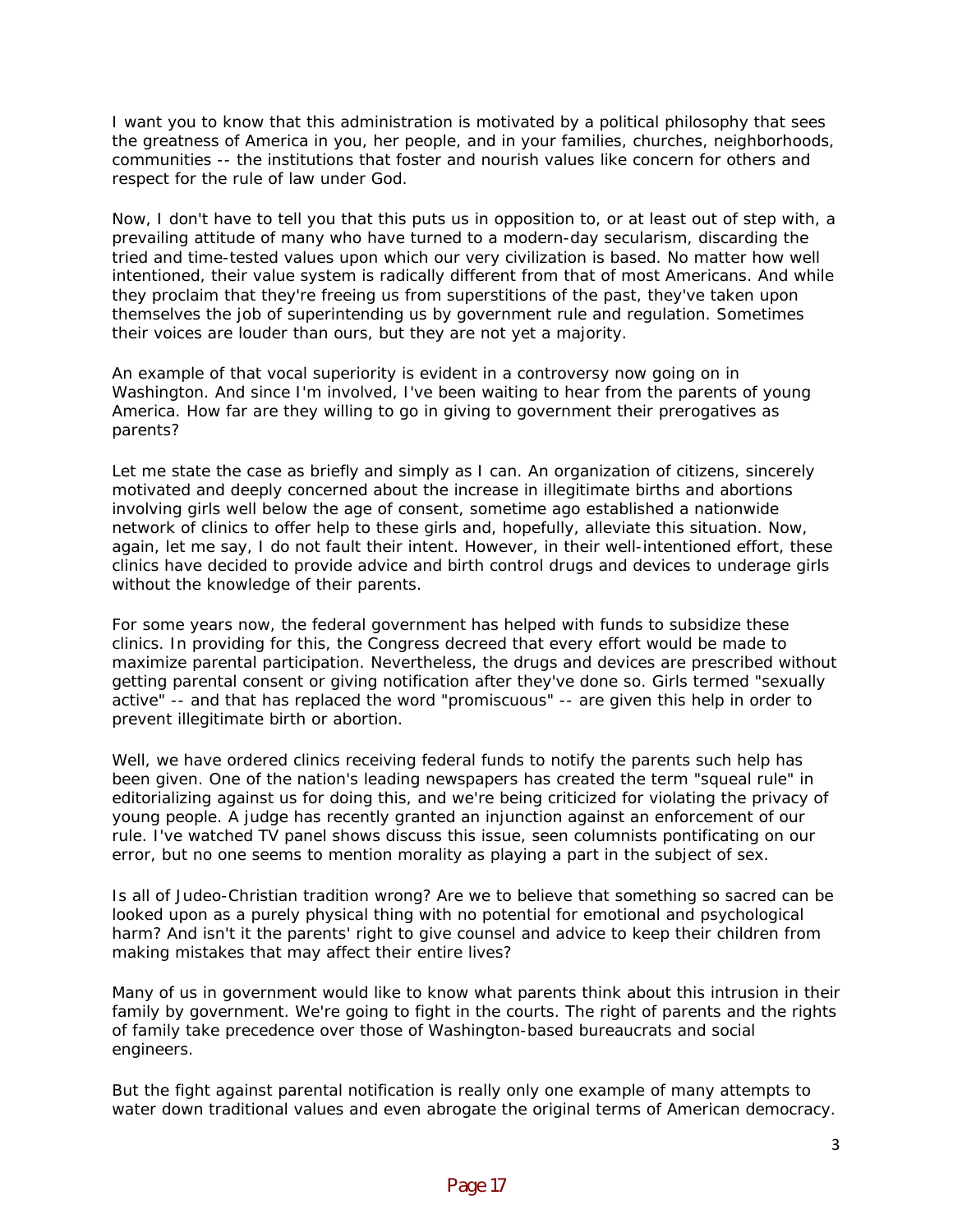Freedom prospers when religion is vibrant and the rule of law under God is acknowledged. When our Founding Fathers passed the First Amendment, they sought to protect churches from government interference. They never intended to construct a wall of hostility between government and the concept of religious belief itself.

The evidence of this permeates our history and our government. The Declaration of Independence mentions the Supreme Being no less than four times. "In God We Trust" is engraved on our coinage. The Supreme Court opens its proceedings with a religious invocation. And the members of Congress open their sessions with a prayer. I just happen to believe the schoolchildren of the United States are entitled to the same privileges as Supreme Court Justices and Congressmen.

Last year, I sent the Congress a constitutional amendment to restore prayer to public schools. Already this session, there's growing bipartisan support for the amendment, and I am calling on the Congress to act speedily to pass it and to let our children pray.

Perhaps some of you read recently about the Lubbock school case, where a judge actually ruled that it was unconstitutional for a school district to give equal treatment to religious and nonreligious student groups, even when the group meetings were being held during the students' own time. The First Amendment never intended to require government to discriminate against religious speech.

Senators Denton and Hatfield have proposed legislation in the Congress on the whole question of prohibiting discrimination against religious forms of student speech. Such legislation could go far to restore freedom of religious speech for public school students. And I hope the Congress considers these bills quickly. And with your help, I think it's possible we could also get the constitutional amendment through the Congress this year.

More than a decade ago, a Supreme Court decision literally wiped off the books of 50 States statutes protecting the rights of unborn children. Abortion on demand now takes the lives of up to one and a half million unborn children a year. Human life legislation ending this tragedy will some day pass the Congress, and you and I must never rest until it does. Unless and until it can be proven that the unborn child is not a living entity, then its right to life, liberty, and the pursuit of happiness must be protected.

You may remember that when abortion on demand began, many, and, indeed, I'm sure many of you, warned that the practice would lead to a decline in respect for human life, that the philosophical premises used to justify abortion on demand would ultimately be used to justify other attacks on the sacredness of human life -- infanticide or mercy killing. Tragically enough, those warnings proved all too true. Only last year a court permitted the death by starvation of a handicapped infant.

I have directed the Health and Human Services Department to make clear to every health care facility in the United States that the Rehabilitation Act of 1973 protects all handicapped persons against discrimination based on handicaps, including infants. And we have taken the further step of requiring that each and every recipient of Federal funds who provides health care services to infants must post and keep posted in a conspicuous place a notice stating that "discriminatory failure to feed and care for handicapped infants in this facility is prohibited by Federal law." It also lists a 24-hour, toll-free number so that nurses and others may report violations in time to save the infant's life.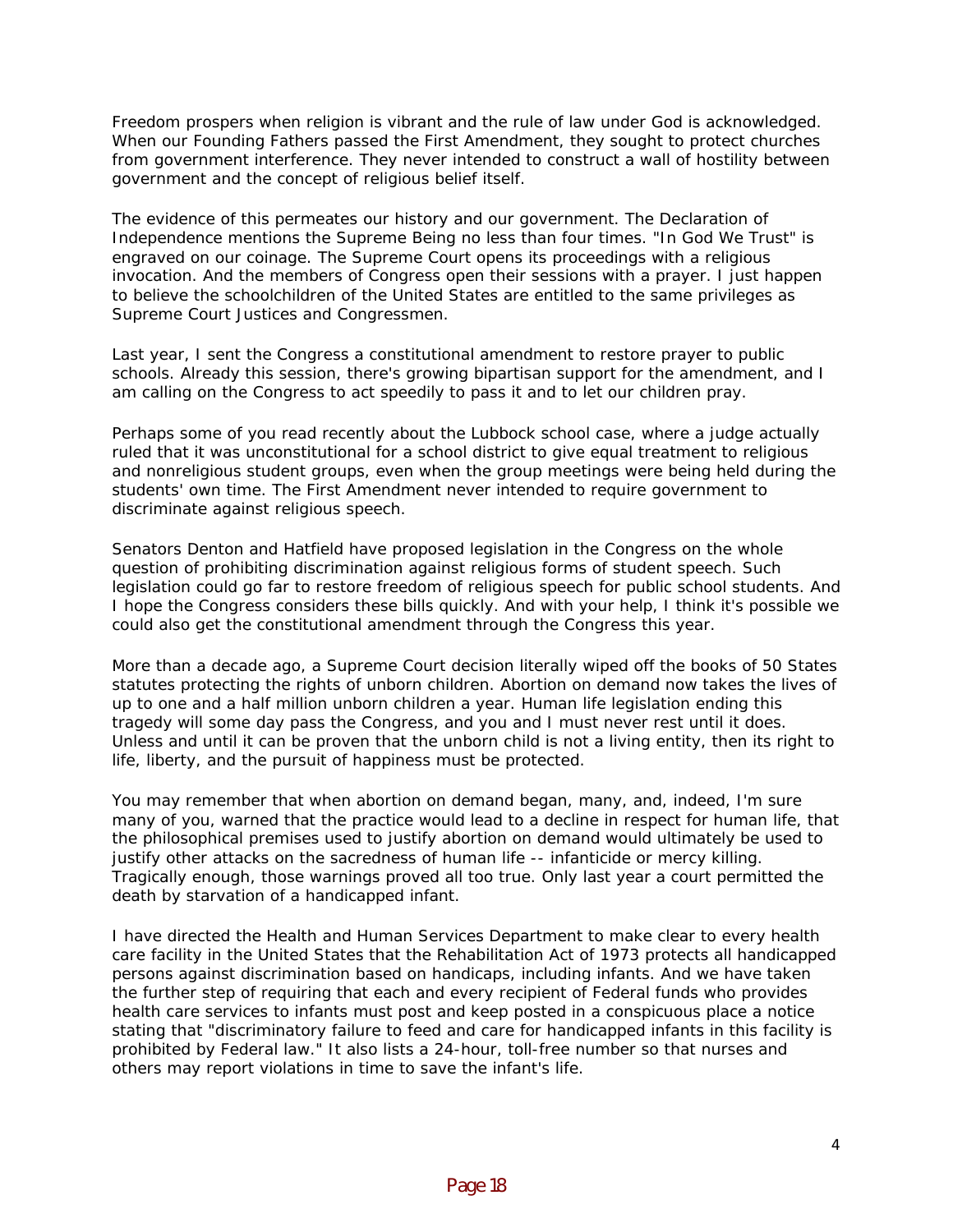In addition, recent legislation introduced in the Congress by Representative Henry Hyde of Illinois not only increases restrictions on publicly financed abortions, it also addresses this whole problem of infanticide. I urge the Congress to begin hearings and to adopt legislation that will protect the right of life to all children, including the disabled or handicapped.

Now, I'm sure that you must get discouraged at times, but you've done better than you know, perhaps. There's a great spiritual awakening in America, a renewal of the traditional values that have been the bedrock of America's goodness and greatness.

One recent survey by a Washington-based research council concluded that Americans were far more religious than the people of other nations; 95 percent of those surveyed expressed a belief in God and a huge majority believed the Ten Commandments had real meaning in their lives. And another study has found that an overwhelming majority of Americans disapprove of adultery, teenage sex, pornography, abortion, and hard drugs. And this same study showed a deep reverence for the importance of family ties and religious belief.

I think the items that we've discussed here today must be a key part of the Nation's political agenda. For the first time the Congress is openly and seriously debating and dealing with the prayer and abortion issues -- and that's enormous progress right there. I repeat: America is in the midst of a spiritual awakening and a moral renewal. And with your Biblical keynote, I say today, "Yes, let justice roll on like a river, righteousness like a never-failing stream.

"Now, obviously, much of this new political and social consensus I've talked about is based on a positive view of American history, one that takes pride in our country's accomplishments and record. But we must never forget that no government schemes are going to perfect man. We know that living in this world means dealing with what philosophers would call the phenomenology of evil or, as theologians would put it, the doctrine of sin.

There is sin and evil in the world, and we're enjoined by Scripture and the Lord Jesus to oppose it with all our might. Our nation, too, has a legacy of evil with which it must deal. The glory of this land has been its capacity for transcending the moral evils of our past. For example, the long struggle of minority citizens for equal rights, once a source of disunity and civil war, is now a point of pride for all Americans. We must never go back. There is no room for racism, anti-Semitism, or other forms of ethnic and racial hatred in this country.

I know that you've been horrified, as have I, by the resurgence of some hate groups preaching bigotry and prejudice. Use the mighty voice of your pulpits and the powerful standing of your churches to denounce and isolate these hate groups in our midst. The commandment given us is clear and simple: "Thou shalt love thy neighbor as thyself."But whatever sad episodes exist in our past, any objective observer must hold a positive view of American history, a history that has been the story of hopes fulfilled and dreams made into reality. Especially in this century, America has kept alight the torch of freedom, but not just for ourselves but for millions of others around the world.

And this brings me to my final point today. During my first press conference as President, in answer to a direct question, I pointed out that, as good Marxist-Leninists, the Soviet leaders have openly and publicly declared that the only morality they recognize is that which will further their cause, which is world revolution. I think I should point out I was only quoting Lenin, their guiding spirit, who said in 1920 that they repudiate all morality that proceeds from supernatural ideas -- that's their name for religion -- or ideas that are outside class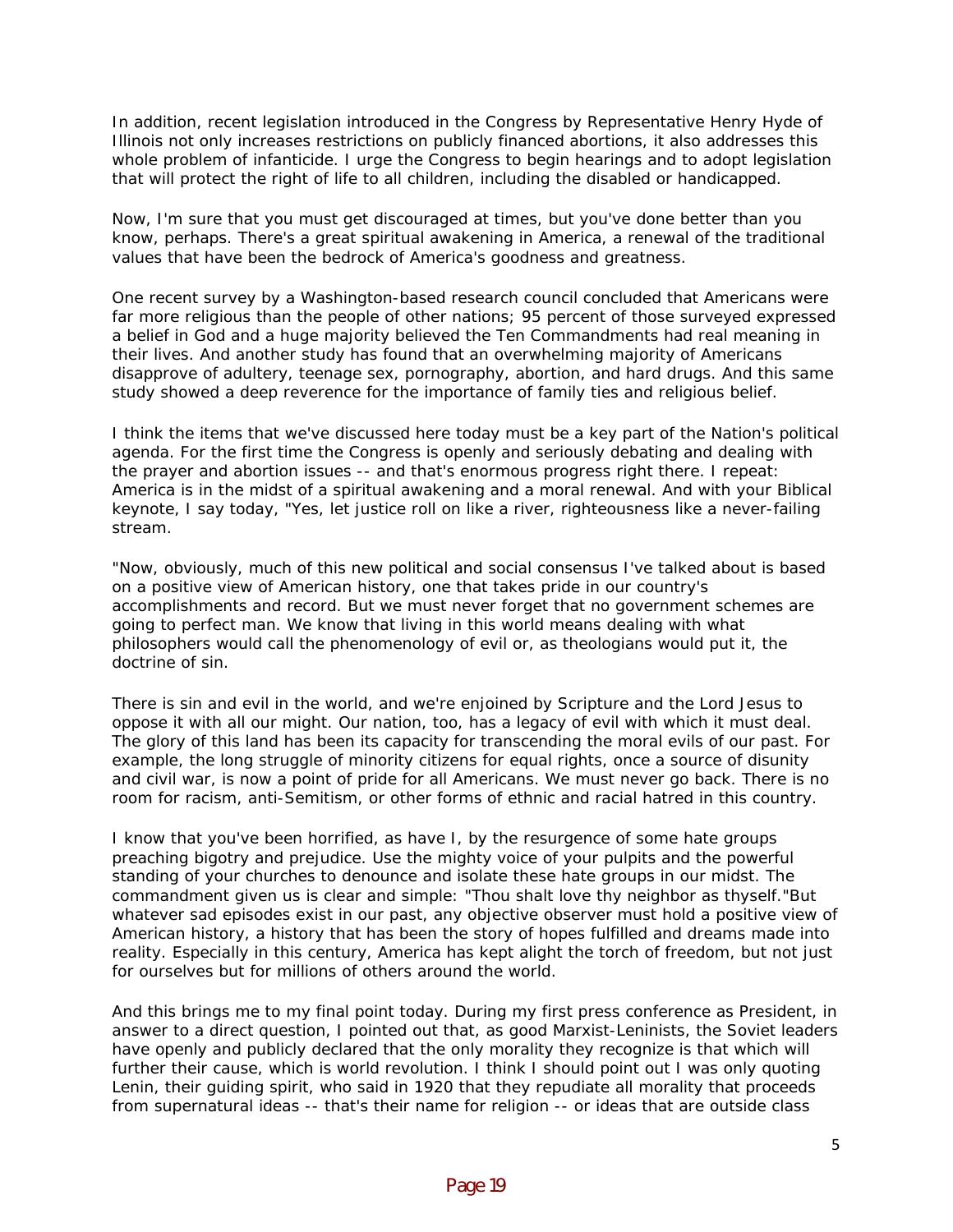conceptions. Morality is entirely subordinate to the interests of class war. And everything is moral that is necessary for the annihilation of the old, exploiting social order and for uniting the proletariat.

Well, I think the refusal of many influential people to accept this elementary fact of Soviet doctrine illustrates an historical reluctance to see totalitarian powers for what they are. We saw this phenomenon in the 1930's. We see it too often today.This doesn't mean we should isolate ourselves and refuse to seek an understanding with them. I intend to do everything I can to persuade them of our peaceful intent, to remind them that it was the West that refused to use its nuclear monopoly in the forties and fifties for territorial gain and which now proposes 50-percent cut in strategic ballistic missiles and the elimination of an entire class of land-based, intermediate-range nuclear missiles.

At the same time, however, they must be made to understand we will never compromise our principles and standards. We will never give away our freedom. We will never abandon our belief in God. And we will never stop searching for a genuine peace. But we can assure none of these things America stands for through the so-called nuclear freeze solutions proposed by some.

The truth is that a freeze now would be a very dangerous fraud, for that is merely the illusion of peace. The reality is that we must find peace through strength.

I would agree to a freeze if only we could freeze the Soviets' global desires. A freeze at current levels of weapons would remove any incentive for the Soviets to negotiate seriously in Geneva and virtually end our chances to achieve the major arms reductions which we have proposed. Instead, they would achieve their objectives through the freeze.

A freeze would reward the Soviet Union for its enormous and unparalleled military buildup. It would prevent the essential and long overdue modernization of United States and allied defenses and would leave our aging forces increasingly vulnerable. And an honest freeze would require extensive prior negotiations on the systems and numbers to be limited and on the measures to ensure effective verification and compliance. And the kind of a freeze that has been suggested would be virtually impossible to verify. Such a major effort would divert us completely from our current negotiations on achieving substantial reductions.

A number of years ago, I heard a young father, a very prominent young man in the entertainment world, addressing a tremendous gathering in California. It was during the time of the Cold War, and communism and our own way of life were very much on people's minds. And he was speaking to that subject. And suddenly, though, I heard him saying, "I love my little girls more than anything -- -- "And I said to myself, "Oh, no, don't. You can't -- don't say that."

But I had underestimated him. He went on: "I would rather see my little girls die now, still believing in God, than have them grow up under communism and one day die no longer believing in God."

There were thousands of young people in that audience. They came to their feet with shouts of joy. They had instantly recognized the profound truth in what he had said, with regard to the physical and the soul and what was truly important.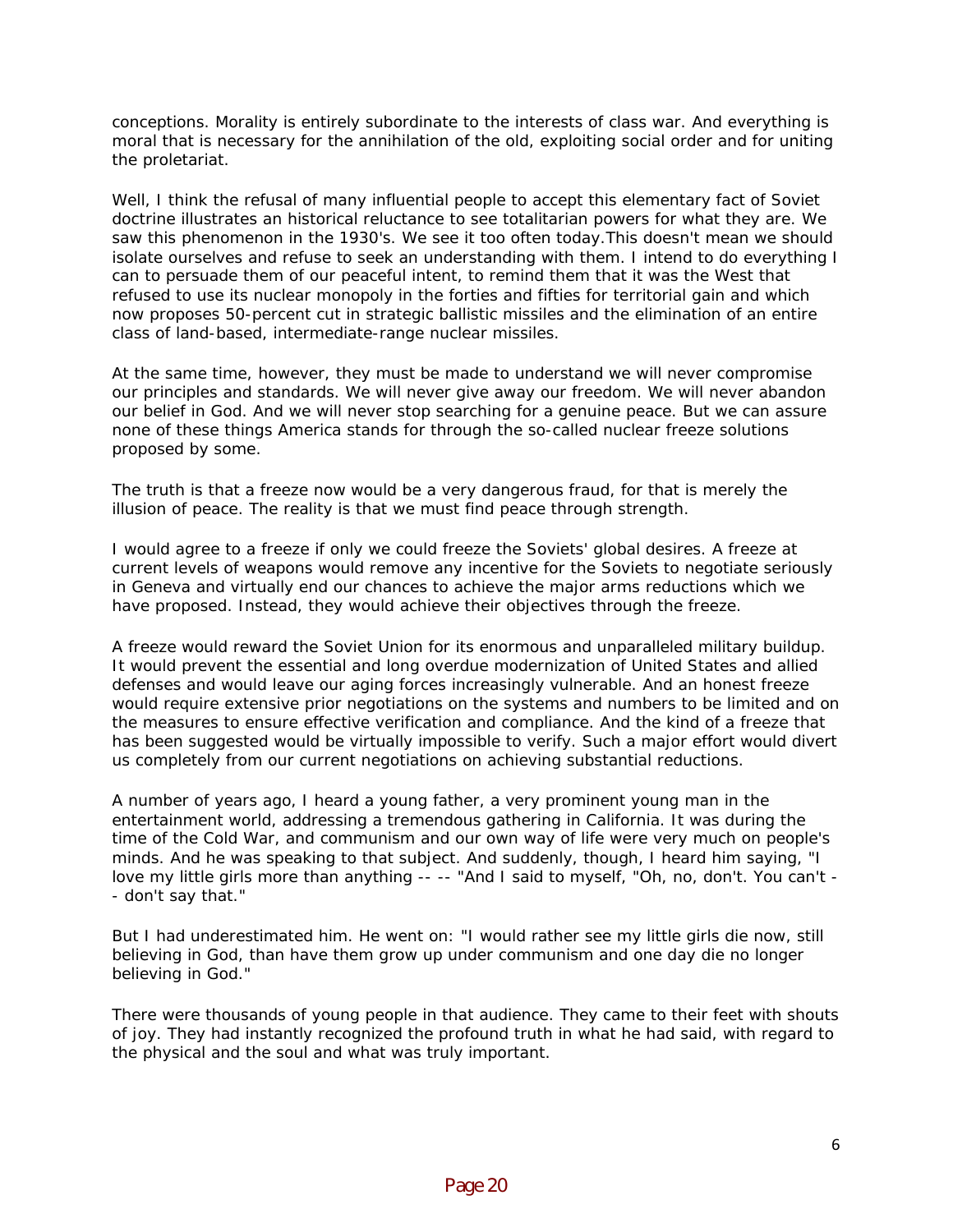Yes, let us pray for the salvation of all of those who live in that totalitarian darkness -- pray they will discover the joy of knowing God. But until they do, let us be aware that while they preach the supremacy of the state, declare its omnipotence over individual man, and predict its eventual domination of all peoples on the Earth, they are the focus of evil in the modern world.

It was C.S. Lewis who, in his unforgettable "Screwtape Letters," wrote: "The greatest evil is not done now in those sordid 'dens of crime' that Dickens loved to paint. It is not even done in concentration camps and labor camps. In those we see its final result. But it is conceived and ordered (moved, seconded, carried and minuted) in clear, carpeted, warmed, and welllighted offices, by quiet men with white collars and cut fingernails and smooth-shaven cheeks who do not need to raise their voice."

Well, because these "quiet men" do not "raise their voices"; because they sometimes speak in soothing tones of brotherhood and peace; because, like other dictators before them, they're always making "their final territorial demand," some would have us accept them at their word and accommodate ourselves to their aggressive impulses. But if history teaches anything, it teaches that simple-minded appeasement or wishful thinking about our adversaries is folly. It means the betrayal of our past, the squandering of our freedom.

So, I urge you to speak out against those who would place the United States in a position of military and moral inferiority. You know, I've always believed that old Screwtape reserved his best efforts for those of you in the church. So, in your discussions of the nuclear freeze proposals, I urge you to beware the temptation of pride -- the temptation of blithely declaring yourselves above it all and label both sides equally at fault, to ignore the facts of history and the aggressive impulses of an evil empire, to simply call the arms race a giant misunderstanding and thereby remove yourself from the struggle between right and wrong and good and evil.

I ask you to resist the attempts of those who would have you withhold your support for our efforts, this administration's efforts, to keep America strong and free, while we negotiate real and verifiable reductions in the world's nuclear arsenals and one day, with God's help, their total elimination.

While America's military strength is important, let me add here that I've always maintained that the struggle now going on for the world will never be decided by bombs or rockets, by armies or military might. The real crisis we face today is a spiritual one; at root, it is a test of moral will and faith.

Whittaker Chambers, the man whose own religious conversion made him a witness to one of the terrible traumas of our time, the Hiss-Chambers case, wrote that the crisis of the Western World exists to the degree in which the West is indifferent to God, the degree to which it collaborates in communism's attempt to make man stand alone without God. And then he said, for Marxism-Leninism is actually the second oldest faith, first proclaimed in the Garden of Eden with the words of temptation, "Ye shall be as gods."

The Western world can answer this challenge, he wrote, "but only provided that its faith in God and the freedom He enjoins is as great as communism's faith in Man."

I believe we shall rise to the challenge. I believe that communism is another sad, bizarre chapter in human history whose last pages even now are being written. I believe this because the source of our strength in the quest for human freedom is not material, but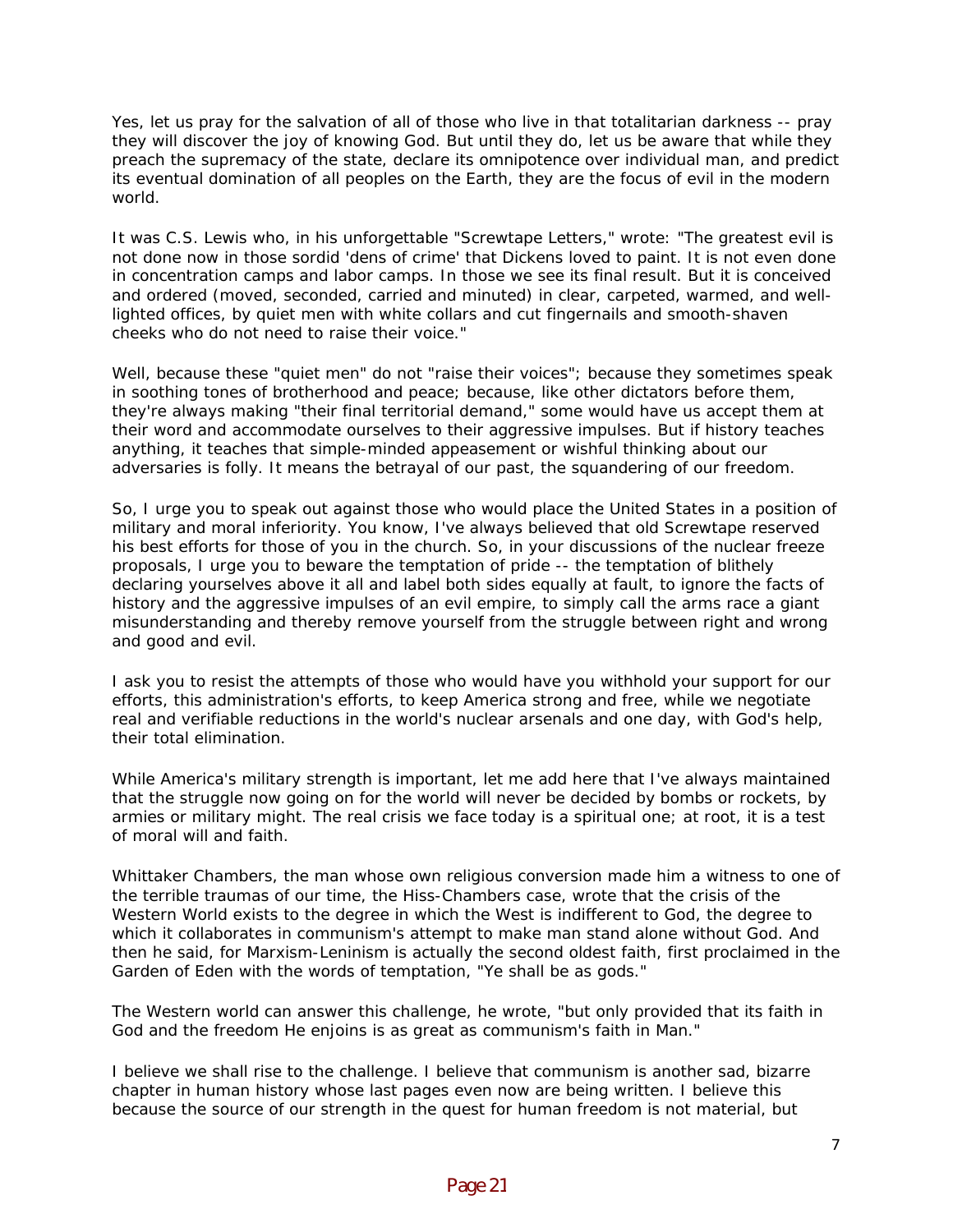spiritual. And because it knows no limitation, it must terrify and ultimately triumph over those who would enslave their fellow man. For in the words of Isaiah: "He giveth power to the faint; and to them that have no might He increased strength But they that wait upon the Lord shall renew their strength; they shall mount up with wings as eagles; they shall run, and not be weary."

Yes, change your world. One of our Founding Fathers, Thomas Paine, said, "We have it within our power to begin the world over again." We can do it, doing together what no one church could do by itself.

God bless you, and thank you very much.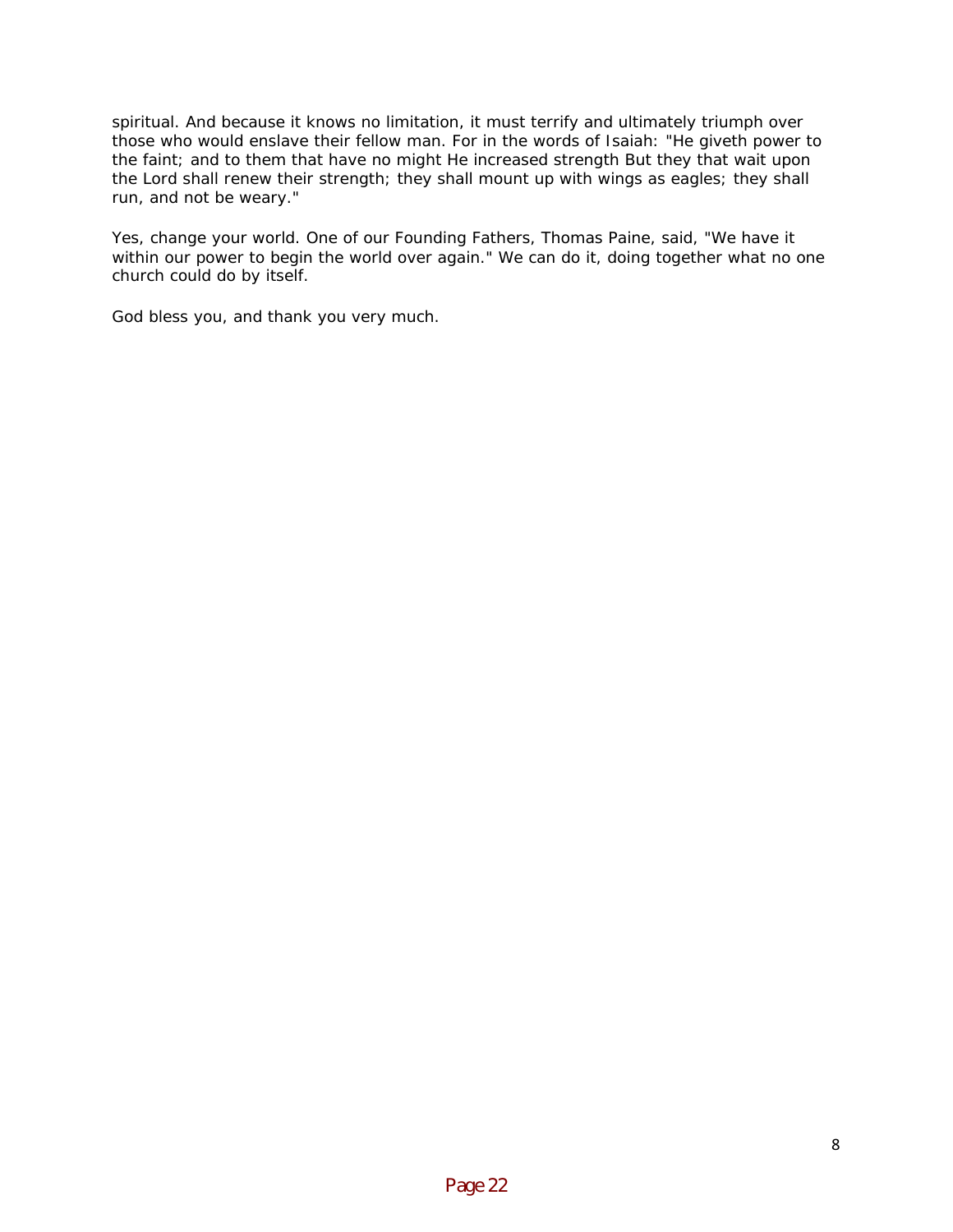## George W. Bush State of the Union Address Washington, D.C. January 29, 2002

THE PRESIDENT: Thank you very much. Mr. Speaker, Vice President Cheney, members of Congress, distinguished guests, fellow citizens: As we gather tonight, our nation is at war, our economy is in recession, and the civilized world faces unprecedented dangers. Yet the state of our Union has never been stronger. (Applause.)

We last met in an hour of shock and suffering. In four short months, our nation has comforted the victims, begun to rebuild New York and the Pentagon, rallied a great coalition, captured, arrested, and rid the world of thousands of terrorists, destroyed Afghanistan's terrorist training camps, saved a people from starvation, and freed a country from brutal oppression. (Applause.)

The American flag flies again over our embassy in Kabul. Terrorists who once occupied Afghanistan now occupy cells at Guantanamo Bay. (Applause.) And terrorist leaders who urged followers to sacrifice their lives are running for their own. (Applause.)

America and Afghanistan are now allies against terror. We'll be partners in rebuilding that country. And this evening we welcome the distinguished interim leader of a liberated Afghanistan: Chairman Hamid Karzai. (Applause.)

The last time we met in this chamber, the mothers and daughters of Afghanistan were captives in their own homes, forbidden from working or going to school. Today women are free, and are part of Afghanistan's new government. And we welcome the new Minister of Women's Affairs, Doctor Sima Samar. (Applause.)

Our progress is a tribute to the spirit of the Afghan people, to the resolve of our coalition, and to the might of the United States military. (Applause.) When I called our troops into action, I did so with complete confidence in their courage and skill. And tonight, thanks to them, we are winning the war on terror. (Applause.) The man and women of our Armed Forces have delivered a message now clear to every enemy of the United States: Even 7,000 miles away, across oceans and continents, on mountaintops and in caves -- you will not escape the justice of this nation. (Applause.)

For many Americans, these four months have brought sorrow, and pain that will never completely go away. Every day a retired firefighter returns to Ground Zero, to feel closer to his two sons who died there. At a memorial in New York, a little boy left his football with a note for his lost father: Dear Daddy, please take this to heaven. I don't want to play football until I can play with you again some day.

Last month, at the grave of her husband, Michael, a CIA officer and Marine who died in Mazur-e-Sharif, Shannon Spann said these words of farewell: "Semper Fi, my love." Shannon is with us tonight. (Applause.)

Shannon, I assure you and all who have lost a loved one that our cause is just, and our country will never forget the debt we owe Michael and all who gave their lives for freedom.

Our cause is just, and it continues. Our discoveries in Afghanistan confirmed our worst fears, and showed us the true scope of the task ahead. We have seen the depth of our enemies' hatred in videos, where they laugh about the loss of innocent life. And the depth of their hatred is equaled by the madness of the destruction they design. We have found diagrams of American nuclear power plants and public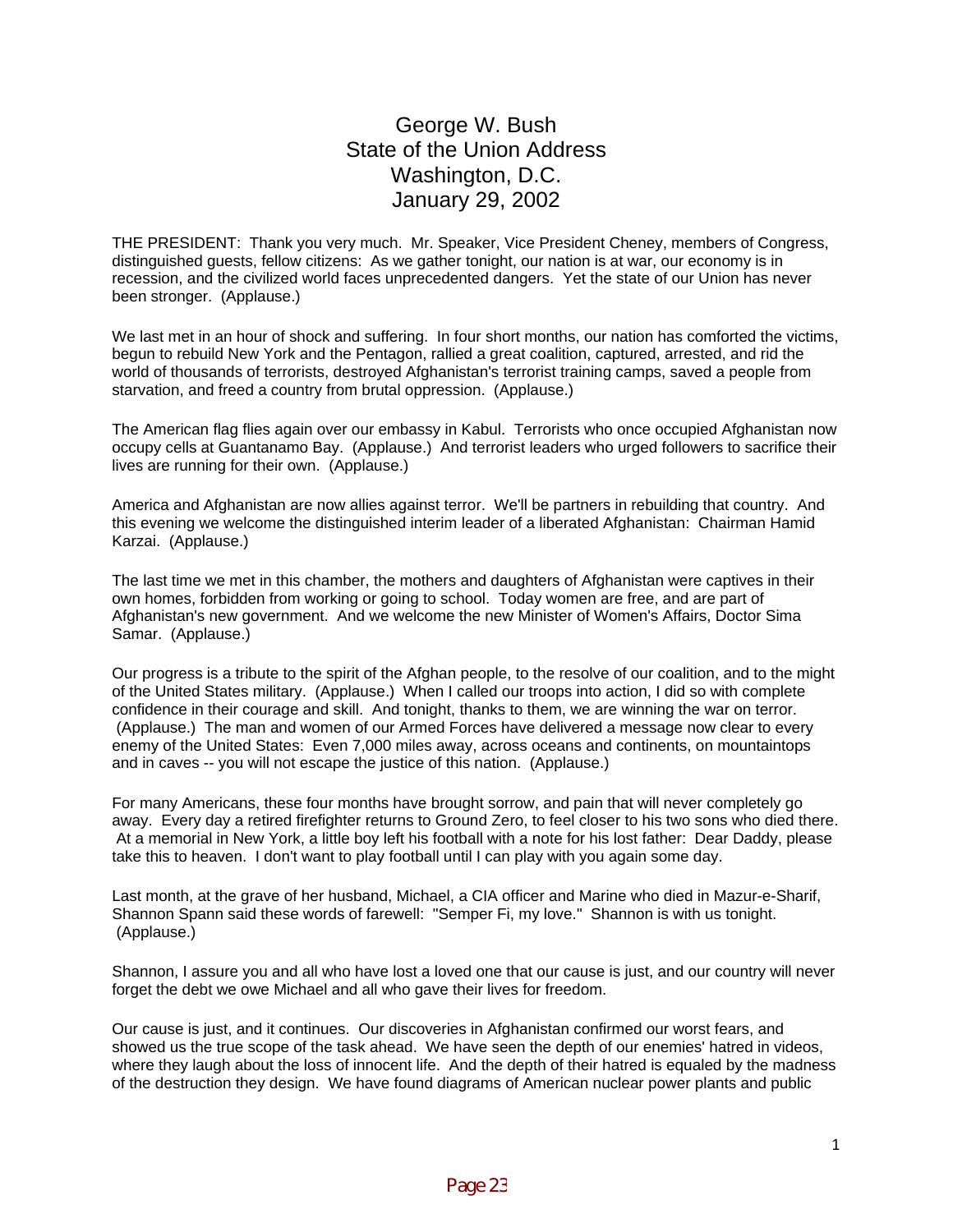water facilities, detailed instructions for making chemical weapons, surveillance maps of American cities, and thorough descriptions of landmarks in America and throughout the world.

What we have found in Afghanistan confirms that, far from ending there, our war against terror is only beginning. Most of the 19 men who hijacked planes on September the 11th were trained in Afghanistan's camps, and so were tens of thousands of others. Thousands of dangerous killers, schooled in the methods of murder, often supported by outlaw regimes, are now spread throughout the world like ticking time bombs, set to go off without warning.

Thanks to the work of our law enforcement officials and coalition partners, hundreds of terrorists have been arrested. Yet, tens of thousands of trained terrorists are still at large. These enemies view the entire world as a battlefield, and we must pursue them wherever they are. (Applause.) So long as training camps operate, so long as nations harbor terrorists, freedom is at risk. And America and our allies must not, and will not, allow it. (Applause.)

Our nation will continue to be steadfast and patient and persistent in the pursuit of two great objectives. First, we will shut down terrorist camps, disrupt terrorist plans, and bring terrorists to justice. And, second, we must prevent the terrorists and regimes who seek chemical, biological or nuclear weapons from threatening the United States and the world. (Applause.)

Our military has put the terror training camps of Afghanistan out of business, yet camps still exist in at least a dozen countries. A terrorist underworld -- including groups like Hamas, Hezbollah, Islamic Jihad, Jaish-i-Mohammed -- operates in remote jungles and deserts, and hides in the centers of large cities.

While the most visible military action is in Afghanistan, America is acting elsewhere. We now have troops in the Philippines, helping to train that country's armed forces to go after terrorist cells that have executed an American, and still hold hostages. Our soldiers, working with the Bosnian government, seized terrorists who were plotting to bomb our embassy. Our Navy is patrolling the coast of Africa to block the shipment of weapons and the establishment of terrorist camps in Somalia.

My hope is that all nations will heed our call, and eliminate the terrorist parasites who threaten their countries and our own. Many nations are acting forcefully. Pakistan is now cracking down on terror, and I admire the strong leadership of President Musharraf. (Applause.)

But some governments will be timid in the face of terror. And make no mistake about it: If they do not act, America will. (Applause.)

Our second goal is to prevent regimes that sponsor terror from threatening America or our friends and allies with weapons of mass destruction. Some of these regimes have been pretty quiet since September the 11th. But we know their true nature. North Korea is a regime arming with missiles and weapons of mass destruction, while starving its citizens.

Iran aggressively pursues these weapons and exports terror, while an unelected few repress the Iranian people's hope for freedom.

Iraq continues to flaunt its hostility toward America and to support terror. The Iraqi regime has plotted to develop anthrax, and nerve gas, and nuclear weapons for over a decade. This is a regime that has already used poison gas to murder thousands of its own citizens -- leaving the bodies of mothers huddled over their dead children. This is a regime that agreed to international inspections -- then kicked out the inspectors. This is a regime that has something to hide from the civilized world.

States like these, and their terrorist allies, constitute an axis of evil, arming to threaten the peace of the world. By seeking weapons of mass destruction, these regimes pose a grave and growing danger. They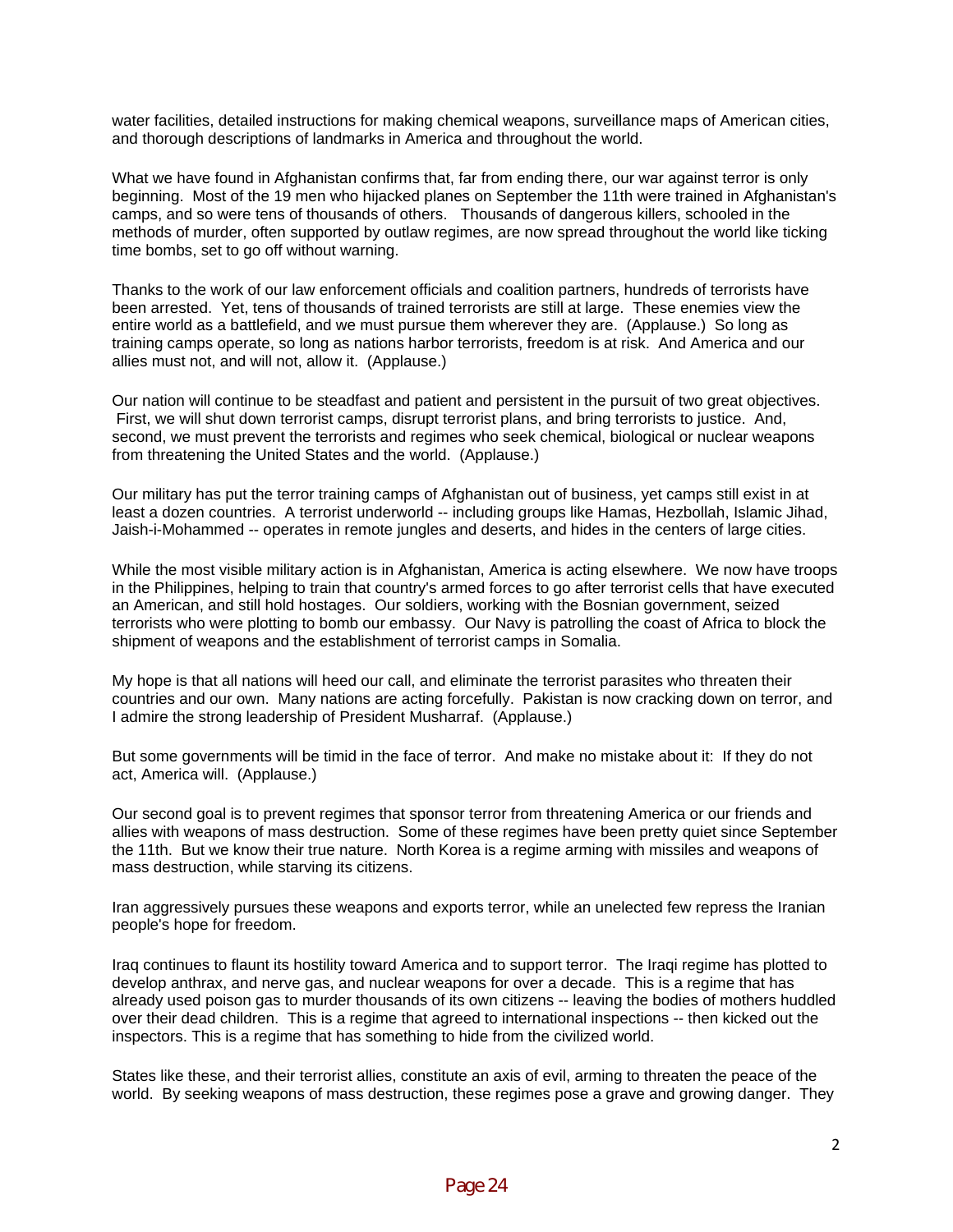could provide these arms to terrorists, giving them the means to match their hatred. They could attack our allies or attempt to blackmail the United States. In any of these cases, the price of indifference would be catastrophic.

We will work closely with our coalition to deny terrorists and their state sponsors the materials, technology, and expertise to make and deliver weapons of mass destruction. We will develop and deploy effective missile defenses to protect America and our allies from sudden attack. (Applause.) And all nations should know: America will do what is necessary to ensure our nation's security.

We'll be deliberate, yet time is not on our side. I will not wait on events, while dangers gather. I will not stand by, as peril draws closer and closer. The United States of America will not permit the world's most dangerous regimes to threaten us with the world's most destructive weapons. (Applause.)

Our war on terror is well begun, but it is only begun. This campaign may not be finished on our watch - yet it must be and it will be waged on our watch.

We can't stop short. If we stop now -- leaving terror camps intact and terror states unchecked -- our sense of security would be false and temporary. History has called America and our allies to action, and it is both our responsibility and our privilege to fight freedom's fight. (Applause.)

Our first priority must always be the security of our nation, and that will be reflected in the budget I send to Congress. My budget supports three great goals for America: We will win this war; we'll protect our homeland; and we will revive our economy.

September the 11th brought out the best in America, and the best in this Congress. And I join the American people in applauding your unity and resolve. (Applause.) Now Americans deserve to have this same spirit directed toward addressing problems here at home. I'm a proud member of my party -- yet as we act to win the war, protect our people, and create jobs in America, we must act, first and foremost, not as Republicans, not as Democrats, but as Americans. (Applause.)

It costs a lot to fight this war. We have spent more than a billion dollars a month -- over \$30 million a day -- and we must be prepared for future operations. Afghanistan proved that expensive precision weapons defeat the enemy and spare innocent lives, and we need more of them. We need to replace aging aircraft and make our military more agile, to put our troops anywhere in the world quickly and safely. Our men and women in uniform deserve the best weapons, the best equipment, the best training -- and they also deserve another pay raise. (Applause.)

My budget includes the largest increase in defense spending in two decades -- because while the price of freedom and security is high, it is never too high. Whatever it costs to defend our country, we will pay. (Applause.)

The next priority of my budget is to do everything possible to protect our citizens and strengthen our nation against the ongoing threat of another attack. Time and distance from the events of September the 11th will not make us safer unless we act on its lessons. America is no longer protected by vast oceans. We are protected from attack only by vigorous action abroad, and increased vigilance at home.

My budget nearly doubles funding for a sustained strategy of homeland security, focused on four key areas: bioterrorism, emergency response, airport and border security, and improved intelligence. We will develop vaccines to fight anthrax and other deadly diseases. We'll increase funding to help states and communities train and equip our heroic police and firefighters. (Applause.) We will improve intelligence collection and sharing, expand patrols at our borders, strengthen the security of air travel, and use technology to track the arrivals and departures of visitors to the United States. (Applause.)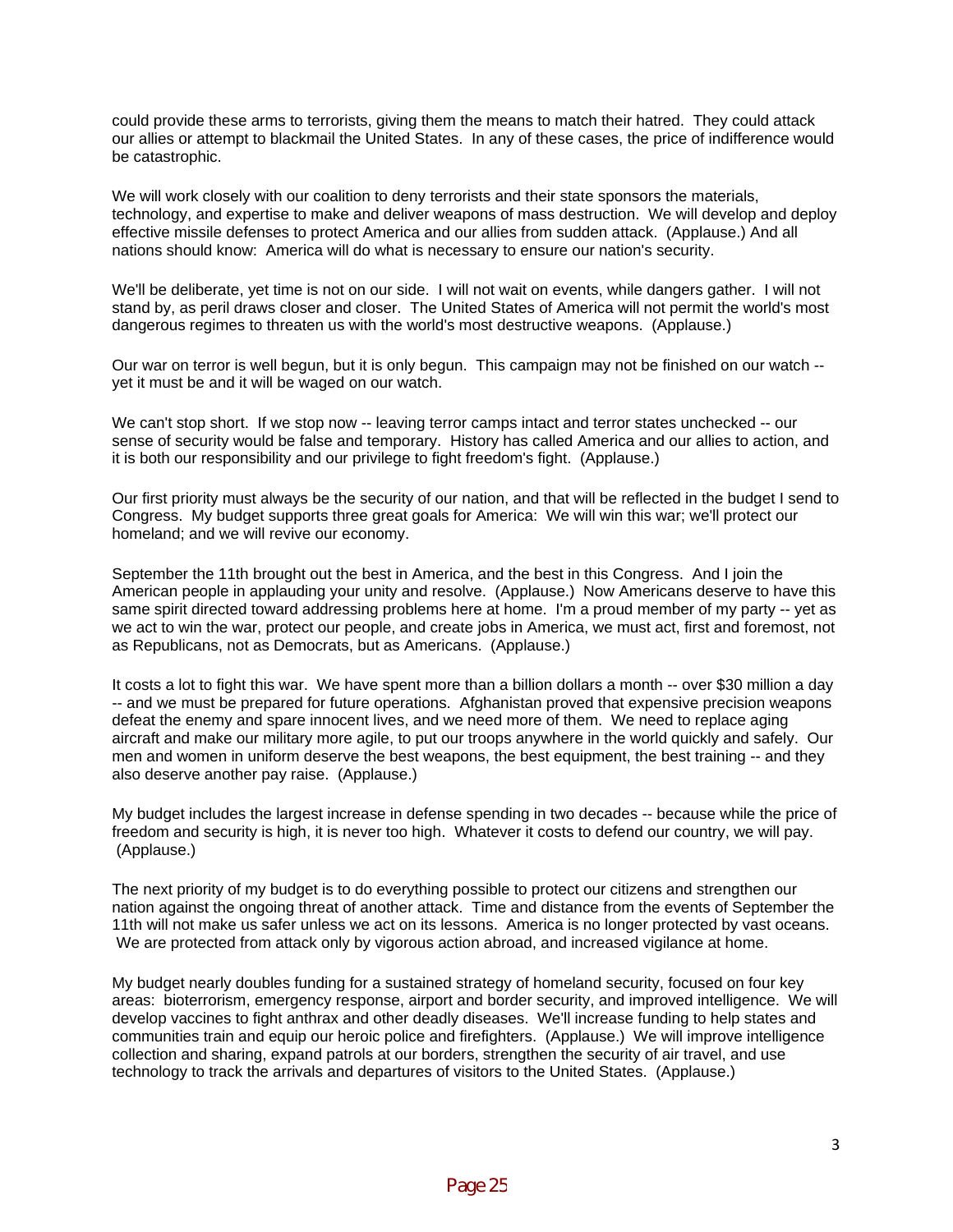Homeland security will make America not only stronger, but, in many ways, better. Knowledge gained from bioterrorism research will improve public health. Stronger police and fire departments will mean safer neighborhoods. Stricter border enforcement will help combat illegal drugs. (Applause.) And as government works to better secure our homeland, America will continue to depend on the eyes and ears of alert citizens.

A few days before Christmas, an airline flight attendant spotted a passenger lighting a match. The crew and passengers quickly subdued the man, who had been trained by al Qaeda and was armed with explosives. The people on that plane were alert and, as a result, likely saved nearly 200 lives. And tonight we welcome and thank flight attendants Hermis Moutardier and Christina Jones. (Applause.)

Once we have funded our national security and our homeland security, the final great priority of my budget is economic security for the American people. (Applause.) To achieve these great national objectives -- to win the war, protect the homeland, and revitalize our economy -- our budget will run a deficit that will be small and short-term, so long as Congress restrains spending and acts in a fiscally responsible manner. (Applause.) We have clear priorities and we must act at home with the same purpose and resolve we have shown overseas: We'll prevail in the war, and we will defeat this recession. (Applause.)

Americans who have lost their jobs need our help and I support extending unemployment benefits and direct assistance for health care coverage. (Applause.) Yet, American workers want more than unemployment checks -- they want a steady paycheck. (Applause.) When America works, America prospers, so my economic security plan can be summed up in one word: jobs. (Applause.)

Good jobs begin with good schools, and here we've made a fine start. (Applause.) Republicans and Democrats worked together to achieve historic education reform so that no child is left behind. I was proud to work with members of both parties: Chairman John Boehner and Congressman George Miller. (Applause.) Senator Judd Gregg. (Applause.) And I was so proud of our work, I even had nice things to say about my friend, Ted Kennedy. (Laughter and applause.) I know the folks at the Crawford coffee shop couldn't believe I'd say such a thing -- (laughter) -- but our work on this bill shows what is possible if we set aside posturing and focus on results. (Applause.)

There is more to do. We need to prepare our children to read and succeed in school with improved Head Start and early childhood development programs. (Applause.) We must upgrade our teacher colleges and teacher training and launch a major recruiting drive with a great goal for America: a quality teacher in every classroom. (Applause.)

Good jobs also depend on reliable and affordable energy. This Congress must act to encourage conservation, promote technology, build infrastructure, and it must act to increase energy production at home so America is less dependent on foreign oil. (Applause.)

Good jobs depend on expanded trade. Selling into new markets creates new jobs, so I ask Congress to finally approve trade promotion authority. (Applause.) On these two key issues, trade and energy, the House of Representatives has acted to create jobs, and I urge the Senate to pass this legislation. (Applause.)

Good jobs depend on sound tax policy. (Applause.) Last year, some in this hall thought my tax relief plan was too small; some thought it was too big. (Applause.) But when the checks arrived in the mail, most Americans thought tax relief was just about right. (Applause.) Congress listened to the people and responded by reducing tax rates, doubling the child credit, and ending the death tax. For the sake of long-term growth and to help Americans plan for the future, let's make these tax cuts permanent. (Applause.)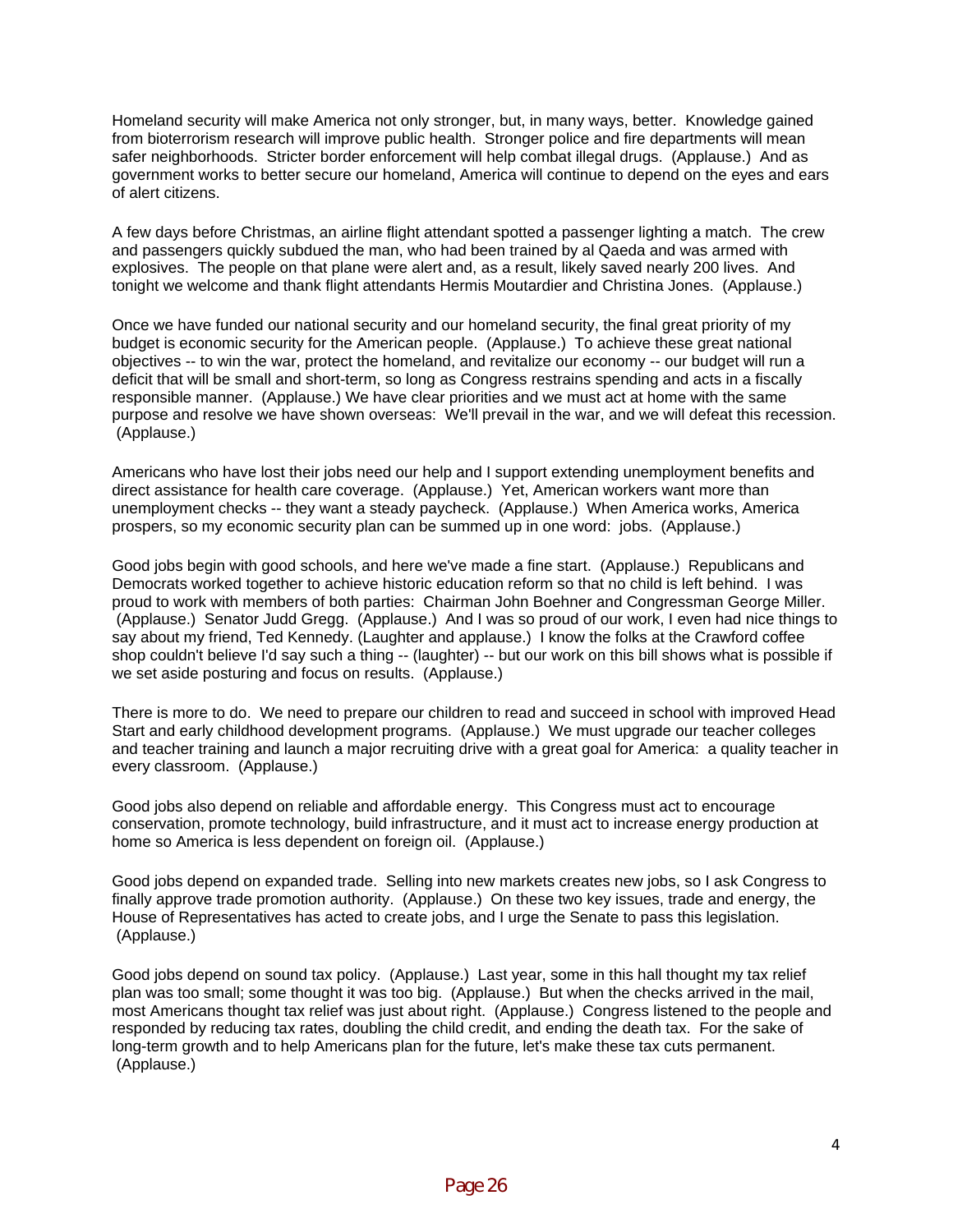The way out of this recession, the way to create jobs, is to grow the economy by encouraging investment in factories and equipment, and by speeding up tax relief so people have more money to spend. For the sake of American workers, let's pass a stimulus package. (Applause.)

Good jobs must be the aim of welfare reform. As we reauthorize these important reforms, we must always remember the goal is to reduce dependency on government and offer every American the dignity of a job. (Applause.)

Americans know economic security can vanish in an instant without health security. I ask Congress to join me this year to enact a patients' bill of rights -- (applause) -- to give uninsured workers credits to help buy health coverage -- (applause) -- to approve an historic increase in the spending for veterans' health -- (applause) -- and to give seniors a sound and modern Medicare system that includes coverage for prescription drugs. (Applause.)

A good job should lead to security in retirement. I ask Congress to enact new safeguards for 401K and pension plans. (Applause.) Employees who have worked hard and saved all their lives should not have to risk losing everything if their company fails. (Applause.) Through stricter accounting standards and tougher disclosure requirements, corporate America must be made more accountable to employees and shareholders and held to the highest standards of conduct. (Applause.)

Retirement security also depends upon keeping the commitments of Social Security, and we will. We must make Social Security financially stable and allow personal retirement accounts for younger workers who choose them. (Applause.)

Members, you and I will work together in the months ahead on other issues: productive farm policy -- (applause) -- a cleaner environment -- (applause) -- broader home ownership, especially among minorities -- (applause) -- and ways to encourage the good work of charities and faith-based groups. (Applause.) I ask you to join me on these important domestic issues in the same spirit of cooperation we've applied to our war against terrorism. (Applause.)

During these last few months, I've been humbled and privileged to see the true character of this country in a time of testing. Our enemies believed America was weak and materialistic, that we would splinter in fear and selfishness. They were as wrong as they are evil. (Applause.)

The American people have responded magnificently, with courage and compassion, strength and resolve. As I have met the heroes, hugged the families, and looked into the tired faces of rescuers, I have stood in awe of the American people.

And I hope you will join me -- I hope you will join me in expressing thanks to one American for the strength and calm and comfort she brings to our nation in crisis, our First Lady, Laura Bush. (Applause.)

None of us would ever wish the evil that was done on September the 11th. Yet after America was attacked, it was as if our entire country looked into a mirror and saw our better selves. We were reminded that we are citizens, with obligations to each other, to our country, and to history. We began to think less of the goods we can accumulate, and more about the good we can do.

For too long our culture has said, "If it feels good, do it." Now America is embracing a new ethic and a new creed: "Let's roll." (Applause.) In the sacrifice of soldiers, the fierce brotherhood of firefighters, and the bravery and generosity of ordinary citizens, we have glimpsed what a new culture of responsibility could look like. We want to be a nation that serves goals larger than self. We've been offered a unique opportunity, and we must not let this moment pass. (Applause.)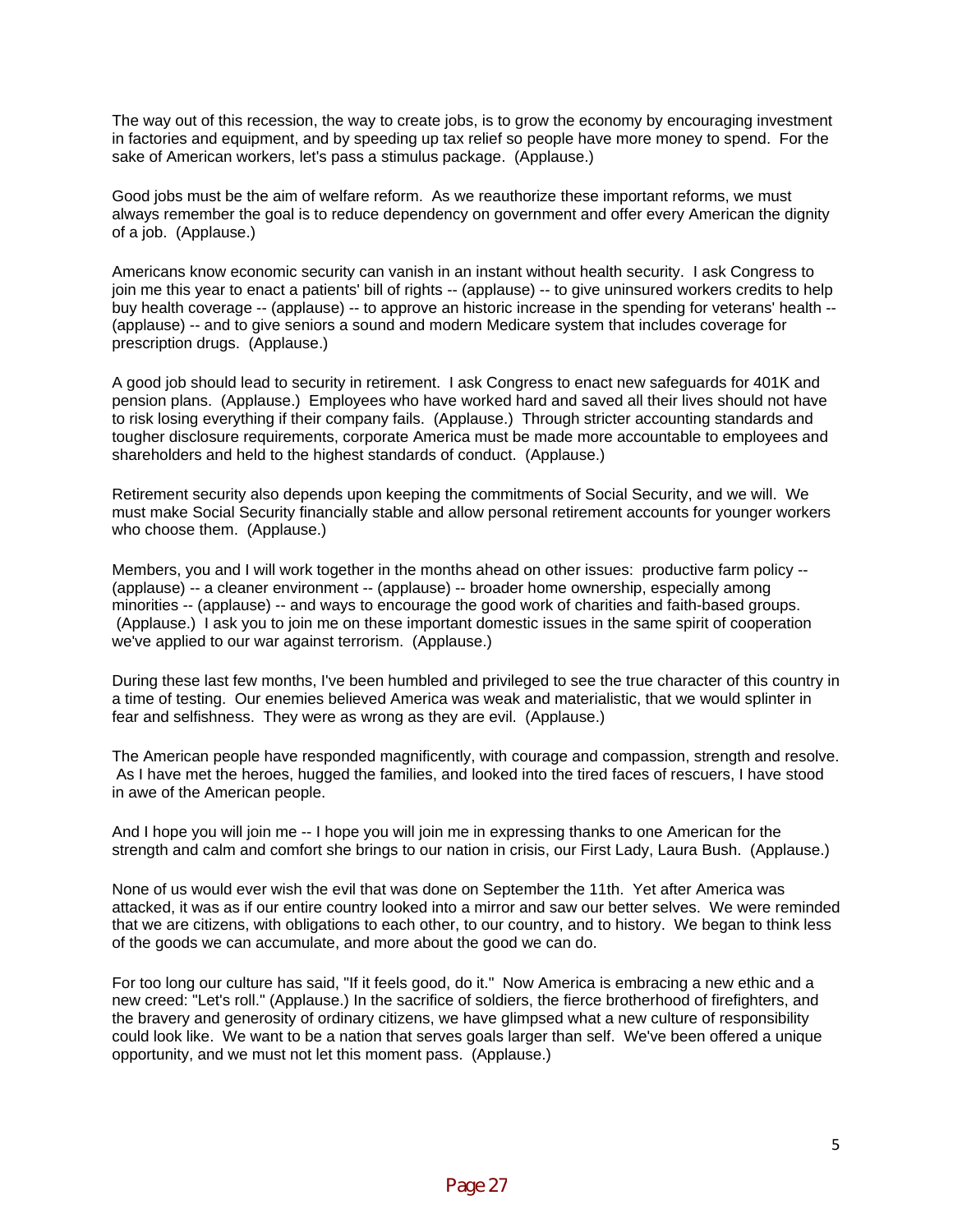My call tonight is for every American to commit at least two years -- 4,000 hours over the rest of your lifetime -- to the service of your neighbors and your nation. (Applause.) Many are already serving, and I thank you. If you aren't sure how to help, I've got a good place to start. To sustain and extend the best that has emerged in America, I invite you to join the new USA Freedom Corps. The Freedom Corps will focus on three areas of need: responding in case of crisis at home; rebuilding our communities; and extending American compassion throughout the world.

One purpose of the USA Freedom Corps will be homeland security. America needs retired doctors and nurses who can be mobilized in major emergencies; volunteers to help police and fire departments; transportation and utility workers well-trained in spotting danger.

Our country also needs citizens working to rebuild our communities. We need mentors to love children, especially children whose parents are in prison. And we need more talented teachers in troubled schools. USA Freedom Corps will expand and improve the good efforts of AmeriCorps and Senior Corps to recruit more than 200,000 new volunteers.

And America needs citizens to extend the compassion of our country to every part of the world. So we will renew the promise of the Peace Corps, double its volunteers over the next five years -- (applause) -and ask it to join a new effort to encourage development and education and opportunity in the Islamic world. (Applause.)

This time of adversity offers a unique moment of opportunity -- a moment we must seize to change our culture. Through the gathering momentum of millions of acts of service and decency and kindness, I know we can overcome evil with greater good. (Applause.) And we have a great opportunity during this time of war to lead the world toward the values that will bring lasting peace.

All fathers and mothers, in all societies, want their children to be educated, and live free from poverty and violence. No people on Earth yearn to be oppressed, or aspire to servitude, or eagerly await the midnight knock of the secret police.

If anyone doubts this, let them look to Afghanistan, where the Islamic "street" greeted the fall of tyranny with song and celebration. Let the skeptics look to Islam's own rich history, with its centuries of learning, and tolerance and progress. America will lead by defending liberty and justice because they are right and true and unchanging for all people everywhere. (Applause.)

No nation owns these aspirations, and no nation is exempt from them. We have no intention of imposing our culture. But America will always stand firm for the non-negotiable demands of human dignity: the rule of law; limits on the power of the state; respect for women; private property; free speech; equal justice; and religious tolerance. (Applause.)

America will take the side of brave men and women who advocate these values around the world, including the Islamic world, because we have a greater objective than eliminating threats and containing resentment. We seek a just and peaceful world beyond the war on terror.

In this moment of opportunity, a common danger is erasing old rivalries. America is working with Russia and China and India, in ways we have never before, to achieve peace and prosperity. In every region, free markets and free trade and free societies are proving their power to lift lives. Together with friends and allies from Europe to Asia, and Africa to Latin America, we will demonstrate that the forces of terror cannot stop the momentum of freedom. (Applause.)

The last time I spoke here, I expressed the hope that life would return to normal. In some ways, it has. In others, it never will. Those of us who have lived through these challenging times have been changed by them. We've come to know truths that we will never question: evil is real, and it must be opposed. (Applause.) Beyond all differences of race or creed, we are one country, mourning together and facing